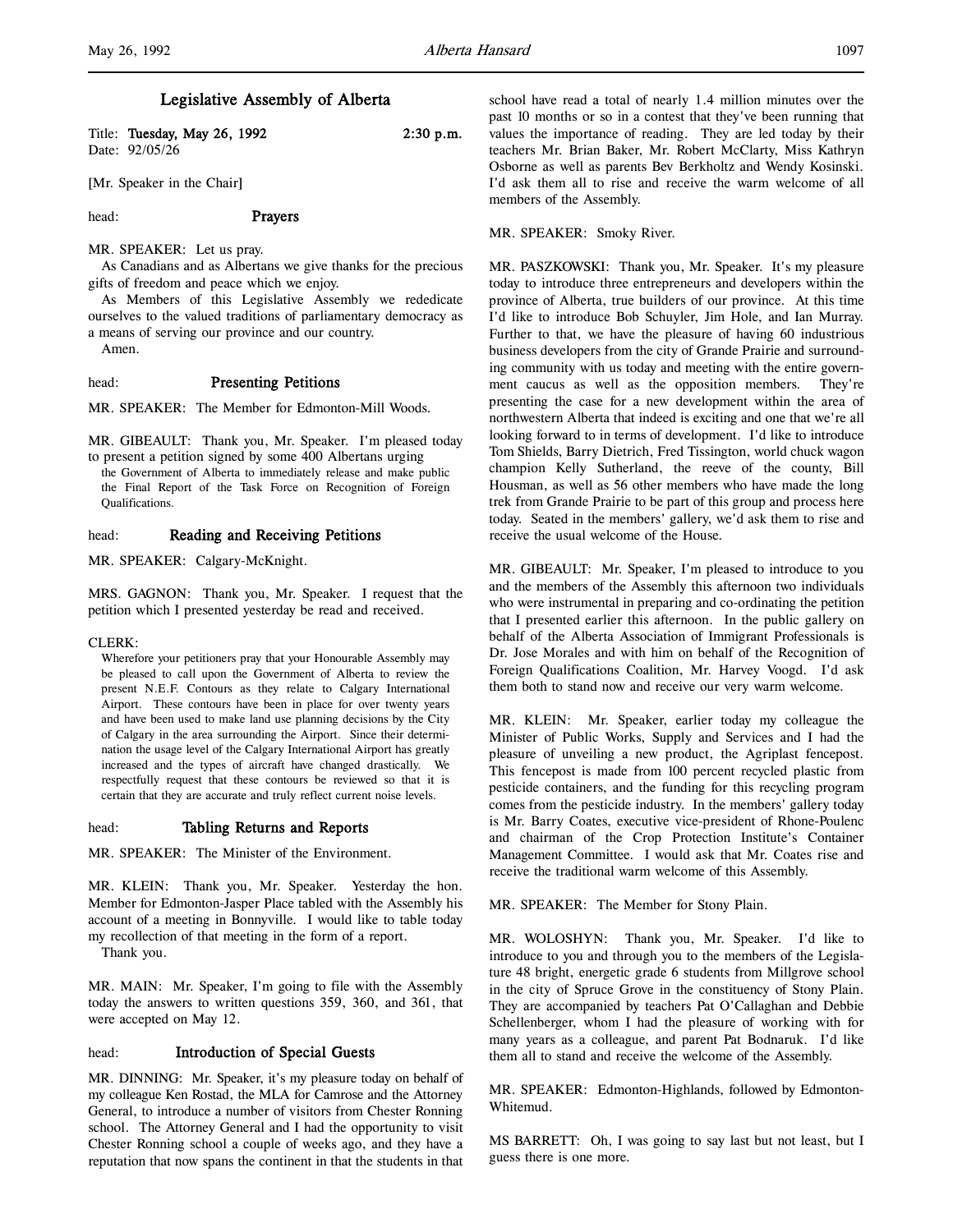Mr. Speaker, earlier today I visited with a group of people who are visiting from Australia: Frank and Lorna Tudball, their daughter Karen, another daughter Michelle and her husband, Stuart Mayne. They're on a whirlwind tour that included the Bahamas last week, Canada this week, and who knows where next week. They are visiting the nephew of the former Speaker of the Assembly, John Amerongen, and his wife Mary Lou. I'd ask the group of them to rise and be recognized by members of the Assembly.

## MR. SPEAKER: Edmonton-Whitemud.

MR. WICKMAN: Thank you, Mr. Speaker. I wish to introduce to you and through you to Members of the Legislative Assembly three individuals who are involved with the Fourth World, which is a recreation club. I'd ask them to stand as I call out their names: Patty Lee, Kathy Matsen, who is the treasurer, and her son Ricky, who watches question period every day and is an aspiring politician. I'd ask members of the Legislative Assembly to give them the usual warm welcome.

## head: Ministerial Statements

## National Access Awareness Week

MR. BRASSARD: Mr. Speaker, June 1 marks the beginning of National Access Awareness Week. During this week governments, the private sector, and voluntary organizations across Canada will be raising awareness of issues related to access for all persons with disabilities. These efforts will not only increase public education and understanding of the issues but, as well, will stimulate action that will see the actual removal of existing barriers and the creation of accessibility in the broadest interpretation of its meaning.

# 2:40

Mr. Speaker, the theme of the 1992 Access Awareness Week is Local Community Action, because it is recognized that Albertans and Canadians are ready to move beyond the point of acknowledgment and are ready to take more aggressive local action to resolve those issues. The theme recognizes that it is only through concrete action that physical and psychological barriers to programs, services, and full participation in society can be removed.

The logo for National Access Awareness Week is composed of five interconnected stars representing transportation, housing, employment, recreation, and education. Full integration for persons with disabilities requires effort in all five areas. It also means changing attitudes and support systems so that not only persons with visible disabilities but also those Albertans with invisible disabilities, such as learning, intellectual, and psychiatric disabilities, can participate fully in all aspects of community living.

Mr. Speaker, I would ask the assistance of all members of this Legislature in promoting the principles of National Access Awareness Week, and I would invite all Albertans to become involved.

MR. SPEAKER: The Leader of the Opposition.

MR. MARTIN: Yes, Mr. Speaker. As usual with these ministerial statements, I certainly find nothing to disagree with. As they mentioned, existing barriers are much more than physical, and if you have a physical disability, that of course can be psychological also. In saying these words, I think we have to look towards some concrete action. There has to be an opportunity for education, for

employment. People with disabilities have to be part of some employment equity that the government has so far refused to bring in. People should be supported in taking risks.

Specifically to the minister, the \$3,000 ceiling on funding for moving into the community: frankly, with many people that's still not enough; it still makes it impossible. Also I'm sure the minister is well aware that many people with disabilities are on AISH, and many of those people live in poverty. We still have a lack of housing. I'm sure the minister is aware of all these things.

So while I certainly agree with the intent and the sentiments in the ministerial statement, Mr. Speaker, we're going to have to look for concrete action coming from this government.

# head: Oral Question Period

MR. SPEAKER: The Leader of the Opposition.

# NovAtel Communications Ltd.

MR. MARTIN: Yes, Mr. Speaker. Yesterday the Premier suggested that the opposition was saying that the Auditor General was part of a government cover-up. Well, that's absolute nonsense, and the Premier is well aware of it. We're talking about this government covering up the NovAtel mess. Now, instead of setting up a process to investigate political decisions, the Auditor General can only examine financial decisions. He's made that clear himself. That lets the government off the hook before the investigation is even started. My question to the Premier is this: will the Auditor General have the power to subpoena documents, including ministerial correspondence and briefing notes, from any department the Auditor General deems necessary to investigate the NovAtel fiasco?

MR. GETTY: Mr. Speaker, I'd just draw the hon. Leader of the Opposition's attention to the letter which I tabled, quoting a portion of the Auditor General Act, and that would be the responsibilities and the legislative strength of the Auditor General's investigation.

MR. MARTIN: That's precisely the point. You can't do any of these things, Mr. Speaker. You're hiding behind the Auditor General Act under 17(2). The Premier's just confirmed this.

Let's go a little further, Mr. Speaker. Will the Auditor General have the power to call witnesses, including cabinet ministers, NovAtel managers, Telus managers, and do this in public so that they can explain their responsibility in the largest financial fiasco by a provincial government in Canadian history?

MR. GETTY: Well, again, Mr. Speaker, I just draw the hon. Leader of the Opposition's attention to the letter which I referred to.

MR. MARTIN: Well, Mr. Speaker, then clearly it is a cover-up. He can't do any of these things.

If the Premier is saying it's not a cover-up, then there's a simple thing that he has to do. Will the Premier now admit that the Auditor General does not have the power to do the job that needs to be done? Will he now establish a public inquiry into the whole NovAtel mess?

MR. GETTY: Well, Mr. Speaker, again I reject the hon. Leader of the Opposition's reference to the Auditor General being part of a cover-up.

MR. SPEAKER: Second main question, Leader of the Opposition.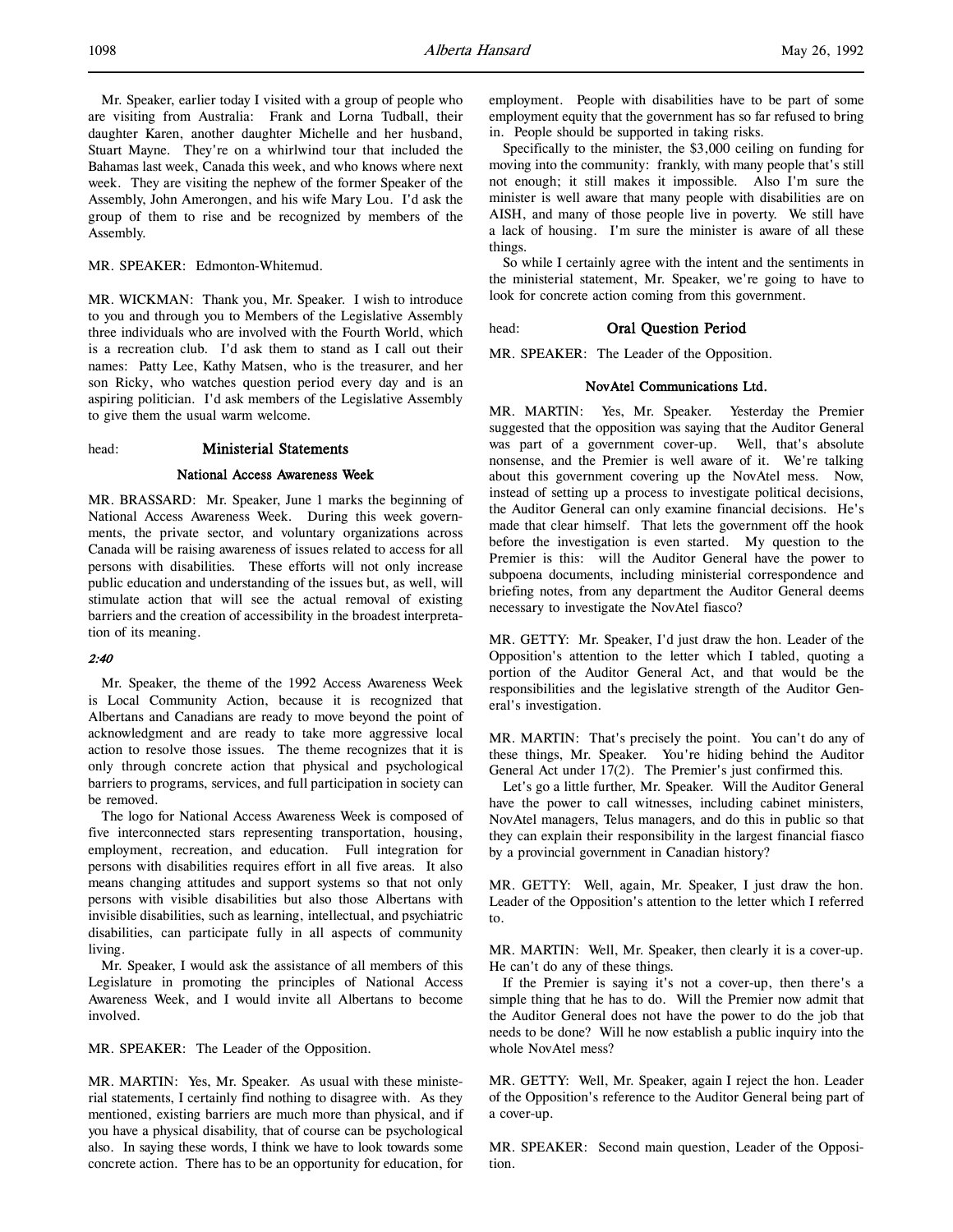MR. MARTIN: I can understand the Premier being a little nervous. [interjection] We're getting into the question. We're in the second question, Boomer. Don't get excited. It's not baffling why the Premier continues to resist a public inquiry. Obviously, Mr. Speaker, he has something to hide.

Let's look a little further into this whole sordid affair, Mr. Speaker. We notice that one of the prominent people on the board of directors of Northern Telecom is former Premier Lougheed.

# MS BARRETT: What?

MR. MARTIN: Yes, of Northern Telecom. Research has also revealed that two members of Telexel, which is buying part of NovAtel at fire-sale prices, are members of McCarthy Tétrault, a Calgary law firm. Another interesting part of this is that John Zaozirny, a former minister of this government, is a partner in the same law firm. Now, I'm sure these things are just coincidence. I'm sure of that. To the minister of technology: under these circumstances, how can the minister assure Albertans that they have the best possible deal for NovAtel?

MR. STEWART: Mr. Speaker, the matter of finding a buyer for NovAtel was a process that went on over the course of about a year. It was done by a management committee of private-sector individuals and telecommunications experts that we put in place. They in turn engaged the services of Warburg & Co., internationally known as financial advisers. They conducted a search internationally. They found about 60 companies that they should approach. They did so. That list then boiled down to 11 and then, subsequently, to two. It was a price and a negotiation that took place in the marketplace with a number of considerations of both financial and otherwise in order to result in the sales that were announced last week.

MR. MARTIN: All these things are just a coincidence. It's the Conservative old boys' network, Mr. Speaker. Just a coincidence.

Let's look at this deal. This company paid only \$3 million up front for its share of the company. It seems like a fire-sale price to me, Mr. Speaker. My question to the minister of telecommunications is simply this: if the minister is so sure that this is such a great deal for the taxpayers of Alberta after they've lost \$566 million, will he now make public the written agreement between the province and Telexel so that Albertans may know what the terms of the deal are?

MR. STEWART: Mr. Speaker, as the Premier has indicated, a process was put in place so that there will be full disclosure of all aspects of the NovAtel deal including the sale agreements. That's a very important matter for the taxpayers to know, but the Auditor General is the person who acts on behalf of all Albertans. I think it's very important that we have the process in place that can fully analyze and assess the judgments of government in this regard, the judgments of the management committee, and the judgments of others in respect to NovAtel.

MR. MARTIN: That's precisely the point. They can't do this under the Auditor General. He doesn't have the right to do that, Mr. Speaker.

Now, the minister won't reveal management letters from the Auditor General. He won't reveal the actual deal between Telexel and the government. We have prominent Tories involved up to their eyeballs. To the Premier. Surely he must understand what this is saying to the public of Alberta. Will he now put in an

independent review, Mr. Speaker, and do it properly and quickly instead of this charade that he's doing?

MR. GETTY: Mr. Speaker, there is an independent review. I again just draw the attention of the hon. member to the request to the Auditor General. The Auditor General reports to this Assembly, and the Auditor General is independent. I reject the hon. Leader of the Opposition's position that somehow the Auditor General is involved in a cover-up. The Auditor General will make everything that's involved public. Obviously he'll be making his management letters public. All of this information will be in the Auditor General's report.

MR. SPEAKER: Edmonton-Glengarry, on behalf of the Liberal Party.

#### 2:50

MR. DECORE: Mr. Speaker, the minister responsible for telecommunications made an incredible admission this morning on a radio talk-back program in Edmonton. He's smiling and laughing, I see. I can't understand how this can be so funny. The minister admitted that he had received the 1991 management letter but had not read the management letter thoroughly. Those were his words on the radio talk-back program. Yesterday that same minister told this Assembly: "We," presumably cabinet, had given a "firm mandate" to NovAtel. Ministers are supposed to do their homework, and they're supposed to lead. My question to the minister is this: how could the minister and how could cabinet give a firm mandate if the minister says that he didn't look at the 1989 management letter and that he only glanced at the 1991 management letter, all serious matters according to the Auditor General?

MR. STEWART: Well, Mr. Speaker, in talking about what various people should or should not do, the leader of the Liberal Party should put things into context when he makes reference to certain programs that we may have participated in. The fact of the matter is that a management committee was put in place, and we gave it very firm instructions. Those instructions are not hidden or not being disclosed in any way. Even over a year ago the Premier indicated that the instructions to the management committee were to refocus that company, restructure it, get it on a businesslike basis: sell it if you can; otherwise shut it down. I can't think of any clearer mandate than that, and that's the mandate which we gave to the management committee and which they pursued.

MR. DECORE: Mr. Speaker, section 28 of the Auditor General Act puts a special onus on the Provincial Treasurer. That onus is to be informed of management difficulties that exist in a department or a Crown corporation. I can only assume that the Auditor General informed the Treasurer and that the Treasurer saw these management letters. I would like to know what special action the Treasurer took when he looked at both of these management letters and should have done something to stop the hemorrhaging of taxpayer money in this NovAtel fiasco.

MR. JOHNSTON: Mr. Speaker, the question from the Member for Edmonton-Glengarry certainly puts into context the trouble with his own research. Much of his position's been speculation, and much of his position has been out front of the important work being done by the Auditor. Surely you have to give the Auditor an independent review, an opportunity to bring together in a full way and to report clearly what has happened here.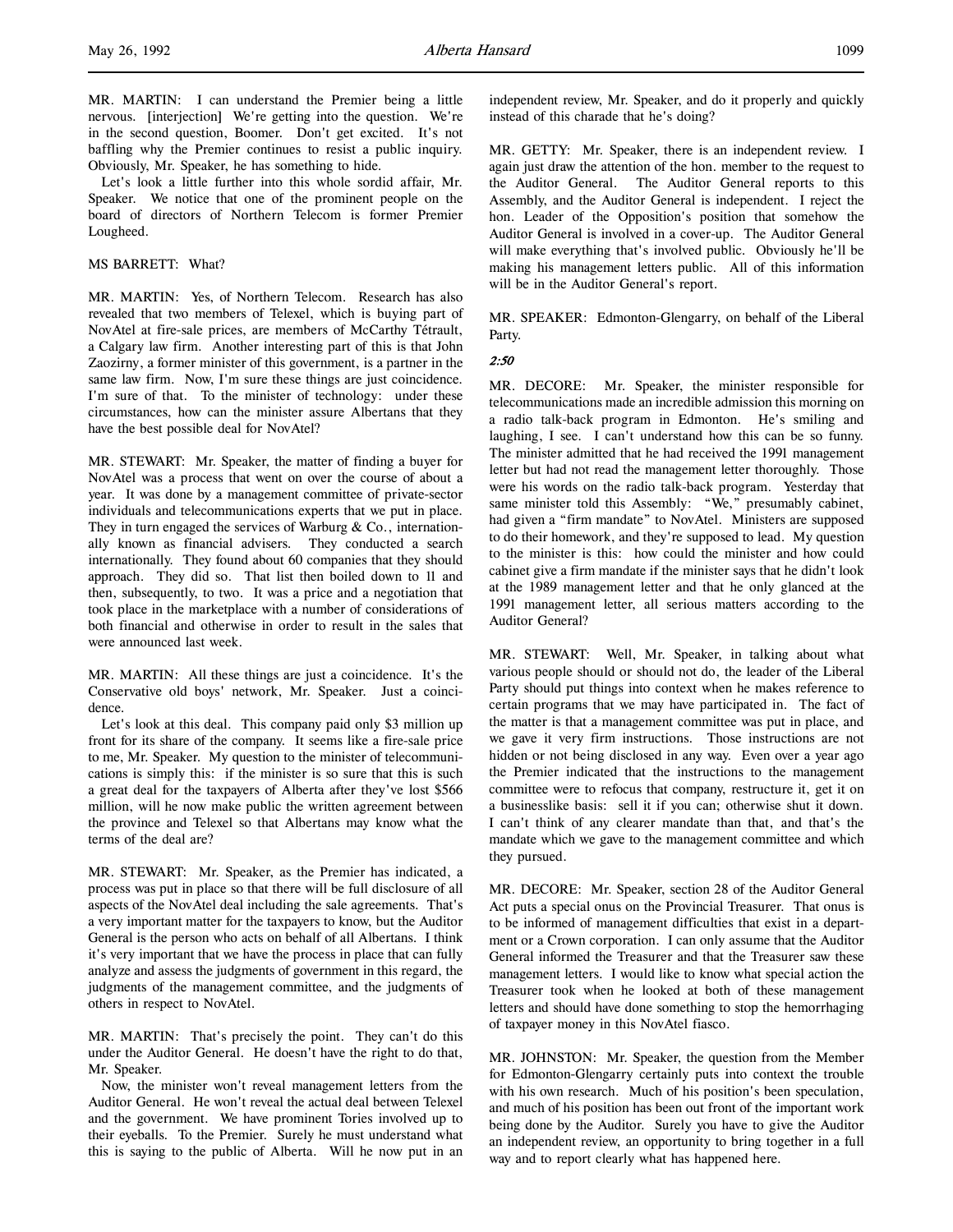MR. DECORE: Mr. Speaker, either the Auditor General is negligent – and I don't think that's the case – or the Treasurer is negligent. The Treasurer has a special duty when a problem arises in a Crown corporation to do something about it. Now, Mr. Treasurer, my question is simple. You knew this company was in big trouble. You should have seen these management letters. I want to know specifically what you did to discharge the onus you had on you.

MR. JOHNSTON: Well, Mr. Speaker, here he goes again. I mean, you can go up and down the rows here and talk about what should be perceived in his mind to be the truth, and that's exactly the error he's making. He's got some imaginary position that he's trying to develop to drag the classic red herring across the track here. That's what the Member for Edmonton-Glengarry is doing. He is misleading Albertans, or as he has said in his own words just today, he is shading the truth, to quote the Member for Edmonton-Glengarry.

This is what's happened, Mr. Speaker. In the case of Crown corporations the Auditor General, should he find any kind of a management recommendation, sends it to the ministers involved and to the Crown corporations involved. The case of universities and colleges is the same thing, the same thing in the case of all Crown corporations.

Now, if the Member for Edmonton-Glengarry is suggesting, as I think he is, that the Auditor General appointed by this Legislative Assembly is derelict in his duty, then that is just unacceptable, Mr. Speaker, just unacceptable.

MR. SPEAKER: Smoky River. [interjections] Order please.

MR. TAYLOR: Ask him about NovAtel.

MR. SPEAKER: Order please. He can't hear you. Thank you.

MR. DECORE: Total negligence.

# Speaker's Ruling Interrupting a Member

MR. SPEAKER: Thank you, hon. member. You had your three questions. Now please pay attention to the rest of the operation of the House. [interjection] Thank you, Edmonton-Glengarry.

MR. MITCHELL: He didn't get three answers.

MR. SPEAKER: Thank you very much, Edmonton-Meadowlark. Smoky River.

MR. TAYLOR: Ask him about NovAtel.

MR. SPEAKER: Thank you, Westlock-Sturgeon. Some hon. members may think this is a playground. It is not. [interjection] Order. You're wasting your own time, hon. members.

Smoky River.

# Licensing of Crop Dealers

MR. PASZKOWSKI: Thank you, Mr. Speaker. My question is of grave concern to the agricultural community, and I think it's a serious question. To the Minister of Agriculture. The Alberta specialty crops association has been lobbying that those who purchase their product be properly bonded or covered through a bonding or insurance agency. Since many of those who purchase these particular products are located throughout Canada, has the minister discussed this issue with his federal counterpart?

MR. ISLEY: Not at this point in time, but following recent representations from the new Pulse Growers Commission, I've made a commitment to carry out such discussions.

MR. PASZKOWSKI: Further, to the Minister of Agriculture. Since Alberta is such a diversified product production area as far as agriculture is concerned, what crops would the minister envision being covered under this bonding agency?

MR. ISLEY: Currently the six major cereal crops are covered, where the dealer has to be both licensed and bonded. The proposals that are being assessed would bring in things such as field peas, lentils, beans. We've also extended it to assess whether or not alfalfa products should also be looked at.

MR. SPEAKER: Edmonton-Kingsway.

# NovAtel Communications Ltd.

(continued)

MR. McEACHERN: Thank you, Mr. Speaker. Yesterday the telecommunications minister admitted that the deal the government made to sell NovAtel really had more to do with saving jobs at Northern Telecom's Calgary switching plant than the 500 jobs at stake in the NovAtel plant. In other words, Northern Telecom, realizing the desperation of the government, threatened to close its Calgary plant. No wonder the minister did his best to obscure the number of jobs lost in his press release. Will the minister now admit that Northern Telecom was able to reduce what it paid for NovAtel by threatening to close the switching plant and that the minister conveniently left that out of his news release because he didn't want Albertans to know about it?

MR. STEWART: Well, Mr. Speaker, the hon. member couldn't be further from the truth. The fact of the matter is that Northern Telecom and its switching plant, by virtue of the type of technology employed, didn't say they were going to shut anything down. They just indicated that over time they would scale that down and it would go out of existence because of its technology. But here was an opportunity to capitalize on the new technology. The new technology is wireless. That's where the action is going to be. That's where the future of telecommunications is. I'm just pleased that the type of negotiations that were held will result in a worldwide centre for wireless manufacture and research and development in Calgary.

MR. McEACHERN: All that, Mr. Speaker, doesn't give the minister any excuse for misleading the people of Alberta about the number of jobs created.

SOME HON. MEMBERS: Order.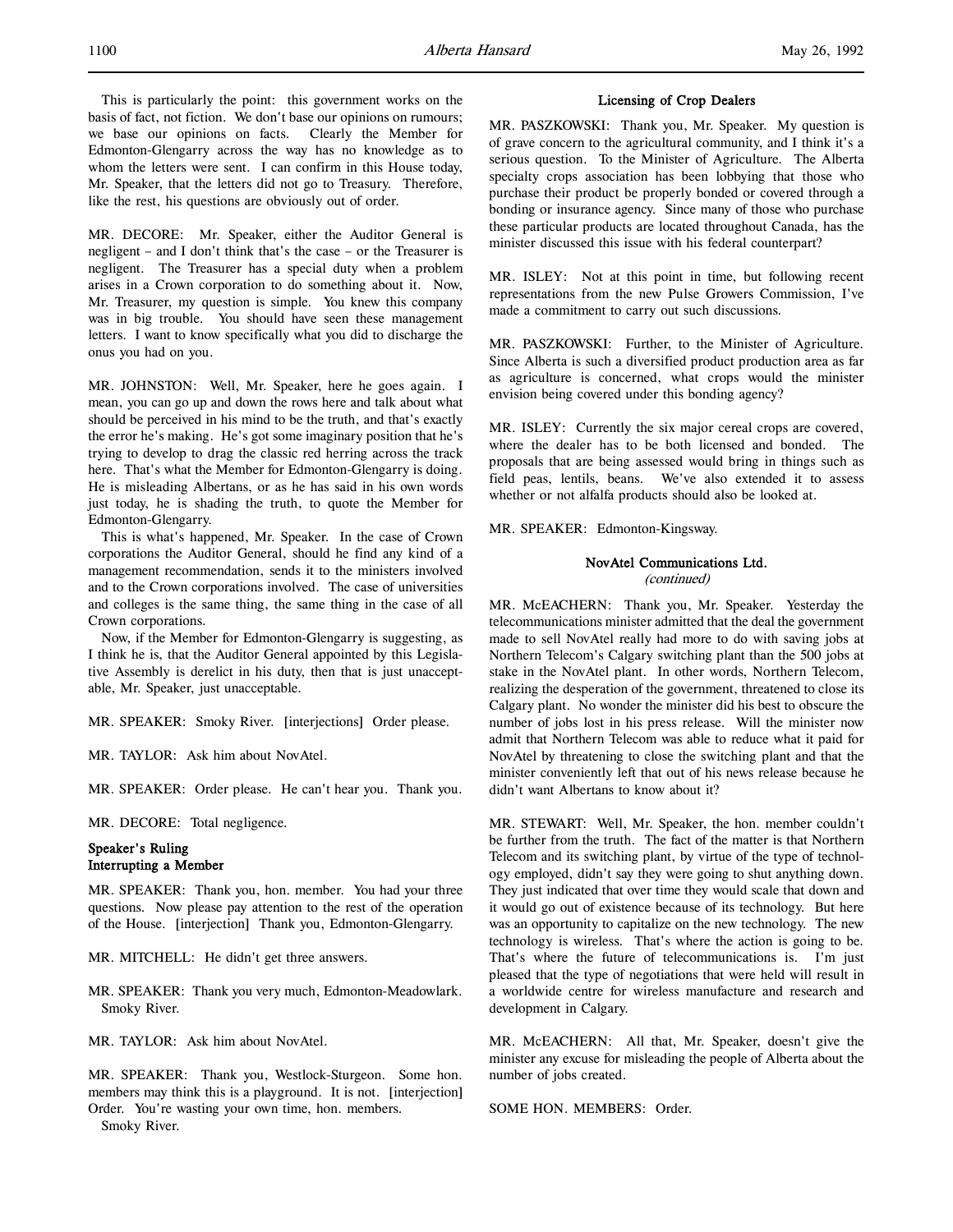to hire 150 of the NovAtel workers – the minister didn't say that – and maybe another 135 over the next year out of 500 workers. Now, given the minister's failure to negotiate a better deal and

the misrepresentation yesterday of the jobs in his news release, will the minister now resign and tell the Premier to call that public inquiry that we need to get to the bottom of this?

MR. STEWART: Well, Mr. Speaker, I think I'd just refer the hon. member back to *Hansard* of yesterday. I went through those figures for him. The arithmetic was there. The representations and the announcement were correct in every respect.

 Insofar as a public inquiry is concerned, I think the taxpayers of Alberta want an answer, and they want it soon with respect to NovAtel, and we want that to happen soon. A public inquiry, as we all know, will result in probably a two-year type of process at a cost of probably \$25 million to the taxpayers. I don't think the taxpayers want to go that route, but they do want full answers, and we're going to get them full answers.

# 3:00

MR. SPEAKER: Calgary-North West.

MR. BRUSEKER: Thank you, Mr. Speaker. When half a billion dollars is lost, it doesn't just go up in smoke. It's obvious that some people have made some huge profits from this deal. My first question is to the minister responsible for telecommunications. I'd like to know what finders' fees and commissions have been paid by the government in the purchase from Nova, in the repurchase from AGT, and in the final fire sale.

MR. STEWART: Well, Mr. Speaker, I don't have all of those facts at my fingertips right here. It's a matter for the Order Paper, that the hon. member can get that information. [interjections]

MR. SPEAKER: Order. [interjections] Order. Through the Chair, hon. minister.

MR. STEWART: Again, Mr. Speaker, I refer the hon. member to the letter that the Premier sent to the Auditor General. You'll notice that itemized in that letter are all aspects of the acquisition of NovAtel, going way back, and all matters pertaining to that will be in the hands of the Auditor General so that he can do a clear assessment of the decisions of government in respect to that and other individuals that may have been involved. That's the process, and I think it's a responsible one.

MR. BRUSEKER: Well, I'm not surprised the minister doesn't know the information. It seems he's the minister of `noknowledgy.'

Well, let me ask him another question then: will the minister provide the information on what was paid out last year in severance packages to the three executive officers who were turfed out of NovAtel for mismanagement?

MR. STEWART: Mr. Speaker, no severances were paid by this government at all. Telus Corporation owned NovAtel at the time that the terminations were made. Whatever arrangements and the basis upon which they were made are the business of Telus. It does not impact in any way on the taxpayers of Alberta.

MR. SPEAKER: Calgary-Foothills.

## Utility Rate Regulation

MRS. BLACK: Thank you, Mr. Speaker. The Public Utilities Board has recently approved a rate increase for Canadian Western Natural Gas. Many of my constituents are very concerned that yet another increase in utilities has occurred this year. Could the Minister of Energy please explain why approval was given for this increase?

MR. ORMAN: Mr. Speaker, as all hon. members know, the Public Utilities Board is a quasi-judicial board, and the decisions that they make are independent of government influence. I can, though, speak briefly to the process by which the Public Utilities Board comes to their conclusion with regard to the issue mentioned by the Member for Calgary-Foothills. The Public Utilities Board in setting rates into the future must look at traditional weather patterns, historical weather patterns. That's because the utilities have fixed costs. Those fixed costs have to be recovered whether or not the natural gas is sold. If there is a decrease in sales of natural gas, the fixed infrastructure doesn't go away; it must be amortized. So in the recent case of the PUB decision, in that warmer temperatures occurred, less gas was sold, and there was an increase in rates to cover the costs of infrastructure.

MR. SPEAKER: Supplementary, Calgary-Foothills, followed by Edmonton-Strathcona. [interjection] Order please.

MRS. BLACK: Thank you, Mr. Speaker. We've seen a depression in gas prices this year and interest rates come off and many changes within our economy. I'm wondering if the minister could explain: was this increase absolutely necessary?

MR. ORMAN: Well, again, Mr. Speaker, the decision was made by the Public Utilities Board. It was a result of intervenor submissions made before the board, and the decision was based on a balance of those submissions.

I should say, though, Mr. Speaker, that the board is endeavouring to move away from the traditional decision-making process to a more contemporary decision-making process. The normal weather pattern that they used for an average was 50 years. It is now reduced to 20. Because in the last 20 years it's been warmer on average than in the former 50 years, it then resulted in this higher rate. It is an important point, because I have, as indicated in this House before, asked the board to quickly review the process of incentive rate making; that is, if there is a reduction in consumption that is a result of the utility's efforts, they be rewarded. Right now the process worldwide is that rates are set based on expanding the rate base. There is a movement afoot in North America to move away from that, and I've asked the PUB to be just as contemporary and look at those issues in very short order.

MR. SPEAKER: Edmonton-Strathcona.

# Western Canadian Shopping Centres Inc.

MR. CHIVERS: Thank you, Mr. Speaker. The minister of career development has tried to deny his government's responsibility in the Joe Dutton immigrant investor scandal, but the facts are: Western Canadian Shopping Centres was an Alberta company, Dutton appears to have violated the offering memorandum he was required to file in Alberta, Dutton has had political connections with this government, and Saskatchewan maintains that this is a made-in-Alberta mess. To the minister: given that Alberta's international investment reputation has been seriously damaged by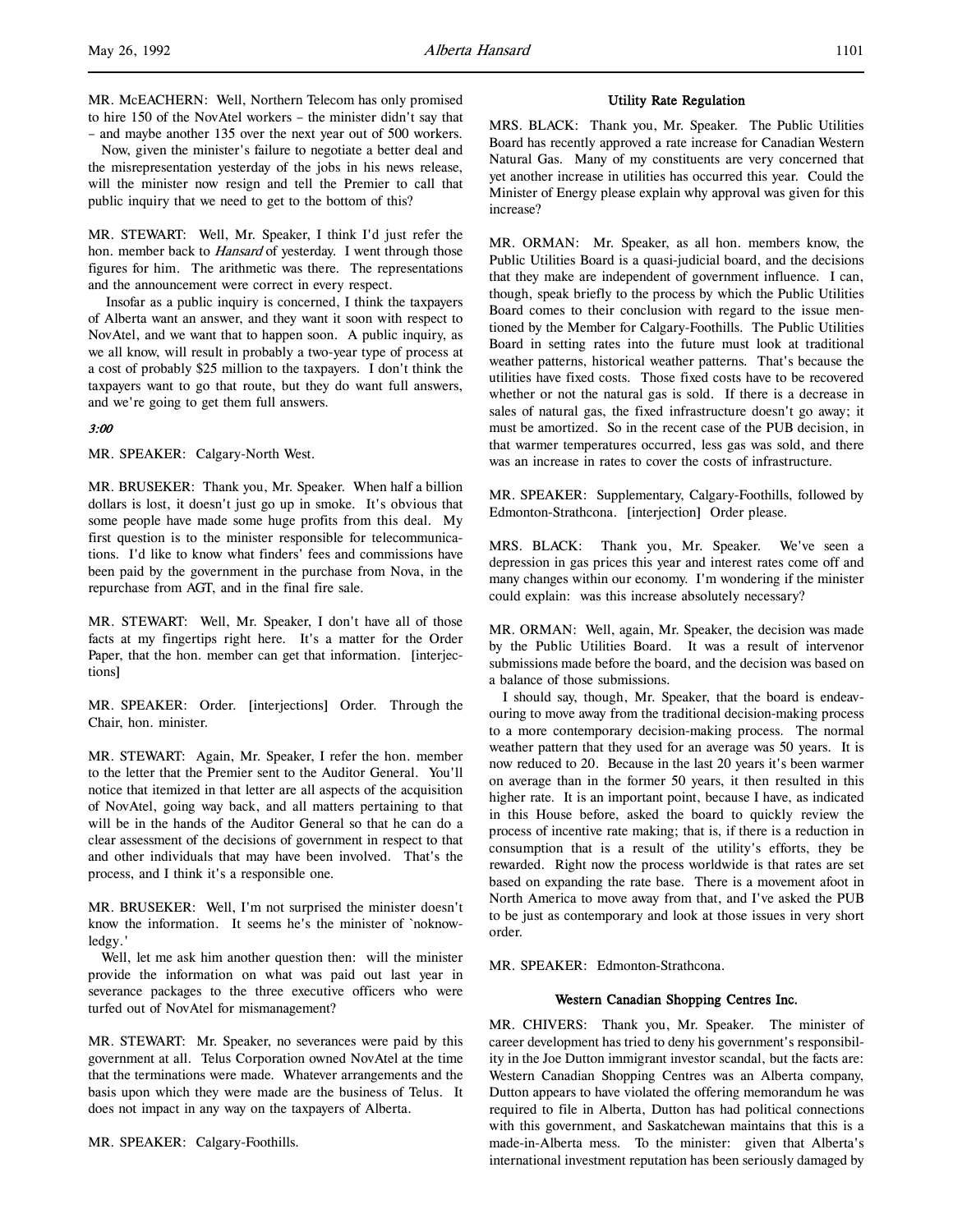this incident, does the minister intend to continue to abdicate his responsibility simply because Dutton had friends in high places?

MR. WEISS: Mr. Speaker, I'd rather have them in high places than low places, as referred to just a little earlier.

AN HON. MEMBER: Big joke, big joke.

MR. WEISS: I don't think it is a joke. Mr. Speaker, it's plain and clear that the issue is a Saskatchewan issue. The Western Canada Properties Inc. was an Alberta offering, which is entirely different from what the hon. member has suggested. It has nothing to do with Alberta. Mr. Dutton's offering, as far as complying with the federal regulations for business immigration, may be at question, but that question is before the courts, and I would suggest that that is the place it should be dealt with. I'm prepared to listen and wait for the answers, because Mr. Dutton has no involvement with an Alberta holding company and has no business interest in Alberta in relation to the business investor program.

MR. CHIVERS: Mr. Speaker, it's absolutely clear as a result of a federal report on the immigrant investor program which condemned the fact that many of the funds operating under the program are nothing more than vehicles for land speculation, which contribute nothing to economic development. To the minister: given that provincial approval is required for ventures under this program, will the minister undertake to the Assembly that his department will withhold approval of programs such as Joe Dutton's land speculation ventures which offer no significant job creation benefits?

MR. WEISS: Mr. Speaker, that is a very fair question, an undertaking this minister has and always will undertake and commit to this Assembly, but I once again must reiterate that Mr. Dutton does not have an offering in the province of Alberta. It was a Saskatchewan offering. Therefore, there's no impropriety created in Alberta by Mr. Dutton, and I wouldn't want that false impression being left by the hon. member. As far as the undertaking, we will certainly undertake and review, as far as the regulations, the offerings that may be presented to Alberta.

MR. SPEAKER: Edmonton-Meadowlark.

# NovAtel Communications Ltd.

(continued)

MR. MITCHELL: Thank you, Mr. Speaker. Yesterday the Minister of Technology, Research and Telecommunications stated that he is not trying to fool anybody about getting \$78 million for the sale of NovAtel. To the minister: will he tell us whether he is aware of what figure his own management committee is recording as the cash proceeds for the sale of NovAtel?

MR. STEWART: Mr. Speaker, there's no doubt about the fact that out of the terms of the transaction that was entered into with Northern Telecom and with Telexel last week, the total investment in Alberta as a result of this is \$78 million.

MR. MITCHELL: Mr. Speaker, a member of the NovAtel management committee has explicitly told us that the government received \$47 million as the sale price for NovAtel. How can this minister continue to say that he is not trying to fool anybody about the sale of NovAtel when he is using the figure of \$78 million as

the sale price and his own management committee, the one that he set up to run that company, is saying that he only got \$47 million for that sale?

MR. STEWART: Well, Mr. Speaker, as I indicated, the total amount that was invested in Alberta as a result of this and came into Alberta as a result of that sale . . . [interjections] Just look at the announcement. If the hon. member could just look at the announcement, it is totally broken down as to every aspect of the sale, with respect to the centre for research and development, with respect to the sale of assets, with respect to the sale of the subscriber's business. It's all there, and I stand by that. [interjections]

MR. SPEAKER: Order please, hon. member. [interjection] Order.

Red Deer-North.

# 3:10 Economic Strategy Conference

MR. DAY: Mr. Speaker, I'd like to ask a question of the Minister of Energy in relation to the upcoming Toward 2000 conference. Recently, just a few weeks ago, in Red Deer some 80 individuals from a broad cross section of the community gathered together and formulated some very in-depth input. They spent a day and a half preparing for this conference. A number of them have been recognized to attend as delegates, but a number have not, and I'd like to ask the minister what determinations were involved in deciding which people would be able to attend the conference. Was it regional? Why were there limitations placed?

MR. ORMAN: Mr. Speaker, the Premier's Conference on Alberta's Economic Future is to be held on Thursday and Friday of this week in Calgary. This is the culmination of a long process that involved thousands of Albertans with thousands of submissions to basically myself as chairman of the economic planning cabinet committee on behalf of all my colleagues on that committee. We have received a number of requests to attend this very important process that have involved a range of individuals, from the mayors of the cities of Edmonton and Calgary, who have made submissions, to environmental advocates from as far away as Rocky Mountain House, to small towns and villages across this province. Labour groups and economic development authorities have been involved. They will all send delegates to Calgary. We are constrained by the number of people we can accommodate in Calgary, between 500 and 600. We've asked many organizations to send delegates despite the fact that many of them would like to have their whole organization there. That's not possible. At this conference all of the delegates will be considering the submissions that we've received both in the seven public forums and the seven round tables that have been facilitated by the Banff centre. We see from that an opportunity to develop a white paper on the future of this province's economic future.

MR. DAY: Mr. Speaker, in the development of the Red Deer submission, people were taking time from their businesses, from their homes. The one question that came up, even though they were very willing to spend a day and a half of work on their submissions, was: is there going to be something actually in place to ensure that there will be a response mechanism to the submissions that are going to be coming forward?

MR. ORMAN: Mr. Speaker, I should have said in the first answer that I encourage all MLAs in this Assembly to attend. As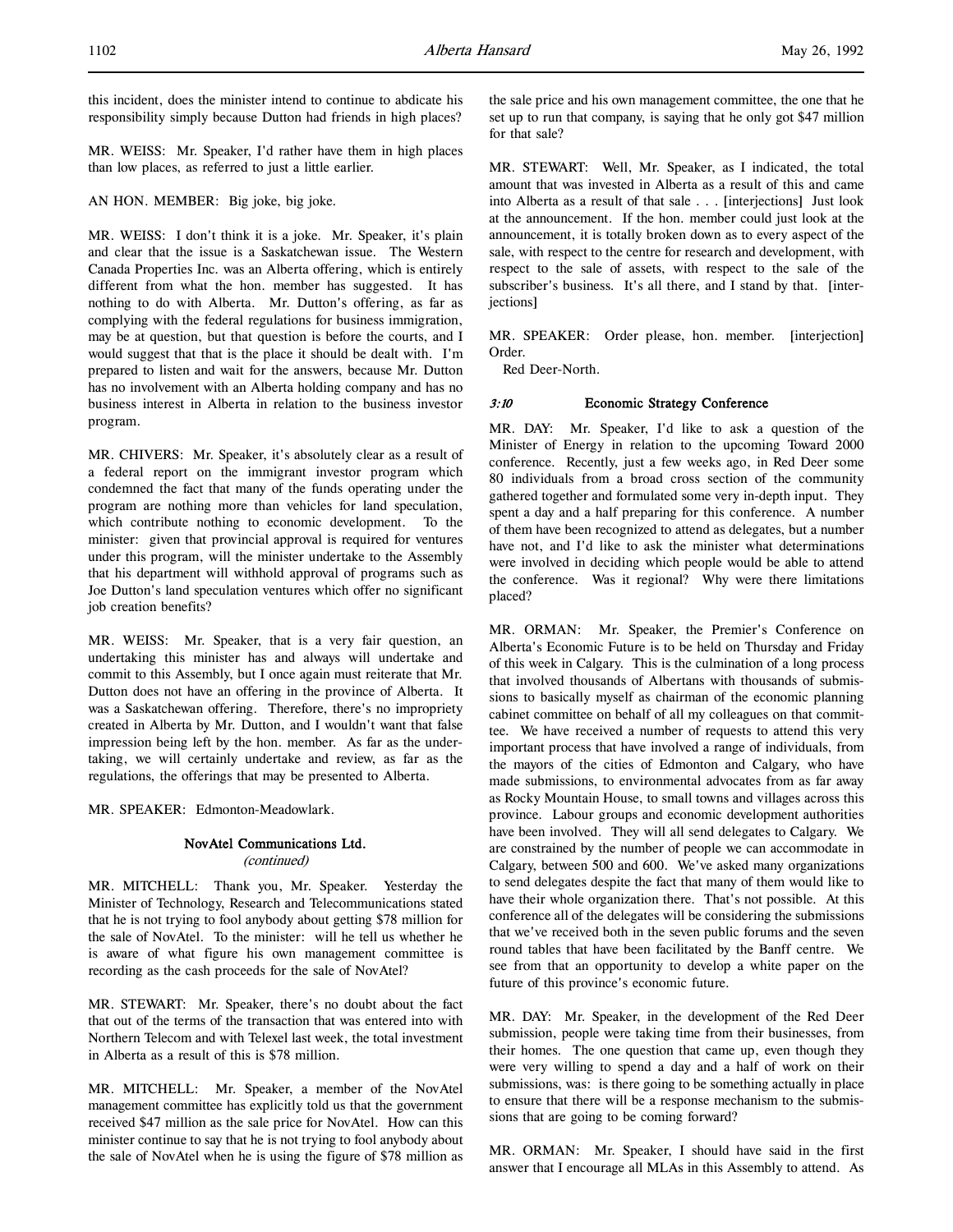the organizer of the event in Calgary said: I hope everybody can take their uniforms off and come as interested Albertans and not with some political agenda. About 80 percent of our government caucus will be there. We understand that five of the NDP and one of the Liberals will be there. I would encourage the opposition to take an interest in the economic future. They will have constituents there. This is an important process, and for them to ignore this process I think is a poor reflection on their commitment to their constituents that have participated in this process.

The last point of the question that was made by the Member for Red Deer-North – let me simply read you a line from the documentation from the round tables. We will be taking direction from these Albertans that come together in terms of designing an economic future, and they say:

In this new world, the role of government may be to manage the process rather than the issues . . . acting as a facilitator . . . and providing a forum in which the stakeholders can come together to plan and discuss.

Mr. Speaker, that's the intention of this process, and we are doing just that in Calgary.

## Oil and Gas Exploration

REV. ROBERTS: Mr. Speaker, as more and more of the major oil companies are pulling back or out of the oil patch here in Alberta, they are taking with them volumes of important seismic and geophysical data which could well be used by other smaller producers who want to continue to explore in this basin. When I asked the Minister of Energy about this last week during estimates, he in his pompous and arrogant way told me that I should somehow apologize . . .

# Speaker's Ruling Parliamentary Language

MR. SPEAKER: Order, hon. member. Take your place. There's really no need for that inflammatory language. Let's just get on with the question.

# Oil and Gas Exploration (continued)

REV. ROBERTS: Mr. Speaker, I was most astounded by the response of the Minister of Energy to my question, as I was simply trying to raise the concern, which is of importance to the Geological Survey of Canada as well as to hundreds of Albertabased explorers. Will the minister today apologize to me and to those who are legitimately raising this important question by outlining his plans for the establishment of a library for existing seismic and geophysical data to help those who continue to want to take risks in exploring for oil and gas in this province?

MR. ORMAN: Mr. Speaker, if the hon. member is looking for some solace from me for his thin skin, he's not going to find it. Let me say that the market works. If there is a demand for this data in a library basis or in an accumulated basis, then it will not go anywhere. The hon. member does not understand the process. I tried to explain that to him. All of the companies maintain their own libraries of well data and seismic data, and there are exchanges in the industry that catalogue this information and broker it out. If people are looking for particular data on reservoirs or core samples, it's done on a commercial basis. The hon. member should understand that before running off and talking about something he's not sure of.

REV. ROBERTS: On the contrary, Mr. Speaker, the minister's office doesn't know how desperate it is in the oil patch for people to get out there and be able to successfully explore and drill for oil and gas in this maturing basin and the frustration they have in having volumes of important data either excluded from them or taken away because of this so-called marketplace where they've been allowed to retain this data.

I want to ask the Minister of Energy if he will undertake to contact officials at the Geological Survey of Canada in Calgary, who themselves have said that this data is crucial for oilmen of the future as well as having scientific value and that they, the GSC, would be certainly willing to consider playing a role in storing this data, and other provincial energy ministers to determine how best to make this valuable data available to present and future generations of Albertans.

MR. ORMAN: Mr. Speaker, this information is available. It's available on a commercial basis. I have talked to individuals in Calgary who are interested in the government buying this information and spending dollars to keep it in the province. I've explained to them that the market works. If there's demand for this information, then it will stay here on a commercial basis. If there's not, then what is the role of government? To second-guess that decision? I don't believe that.

MR. SPEAKER: Calgary-Forest Lawn, followed by Edmonton-Gold Bar.

## St. Stephen's College

MR. PASHAK: Thank you, Mr. Speaker. St. Stephen's College has a long and venerable history as part of the postsecondary system in the province of Alberta, but recently the Minister of Advanced Education eliminated its annual grant with a \$50,000 good-bye kiss. The minister in the estimates debate justified this cut by saying that the government does not fund theological degrees. My question is to the Minister of Advanced Education. Given that theological studies are always ecumenical, philosophical, and wide-ranging in their approach to significant social issues and they are a legitimate part of the arts and sciences, how does the minister justify selecting this institution for such discriminatory treatment?

MR. GOGO: Mr. Speaker, I think history tells us that the Alberta taxpayer has been extremely altruistic in terms of funding various programs: the very fact that this was the only one in Alberta. As a matter of public policy, this province has not funded theological programs. That exception to the rule was really historic, and at some point, with the matter of setting priorities in public institutions with regard to education, it simply had to go.

MR. PASHAK: Mr. Speaker, many of the courses that are offered there are undergraduate courses. They're continuing education courses. They're courses that are accepted at the University of Alberta for transfer credit. The minister's already approved funding for other private, denominational colleges. Will he at least now commit to reviewing his position and consider restoring equity to the postsecondary system in Alberta?

#### 3:20

MR. GOGO: Mr. Speaker, let the matter be abundantly clear to all members. We fund public institutions with regard to those programs in some 27 institutions at over a billion dollars.

Mr. Speaker, we believe to a very great extent in the freedom to choose. Whether it's King's College or Concordia College or Augustana College or Canadian Union College, those who are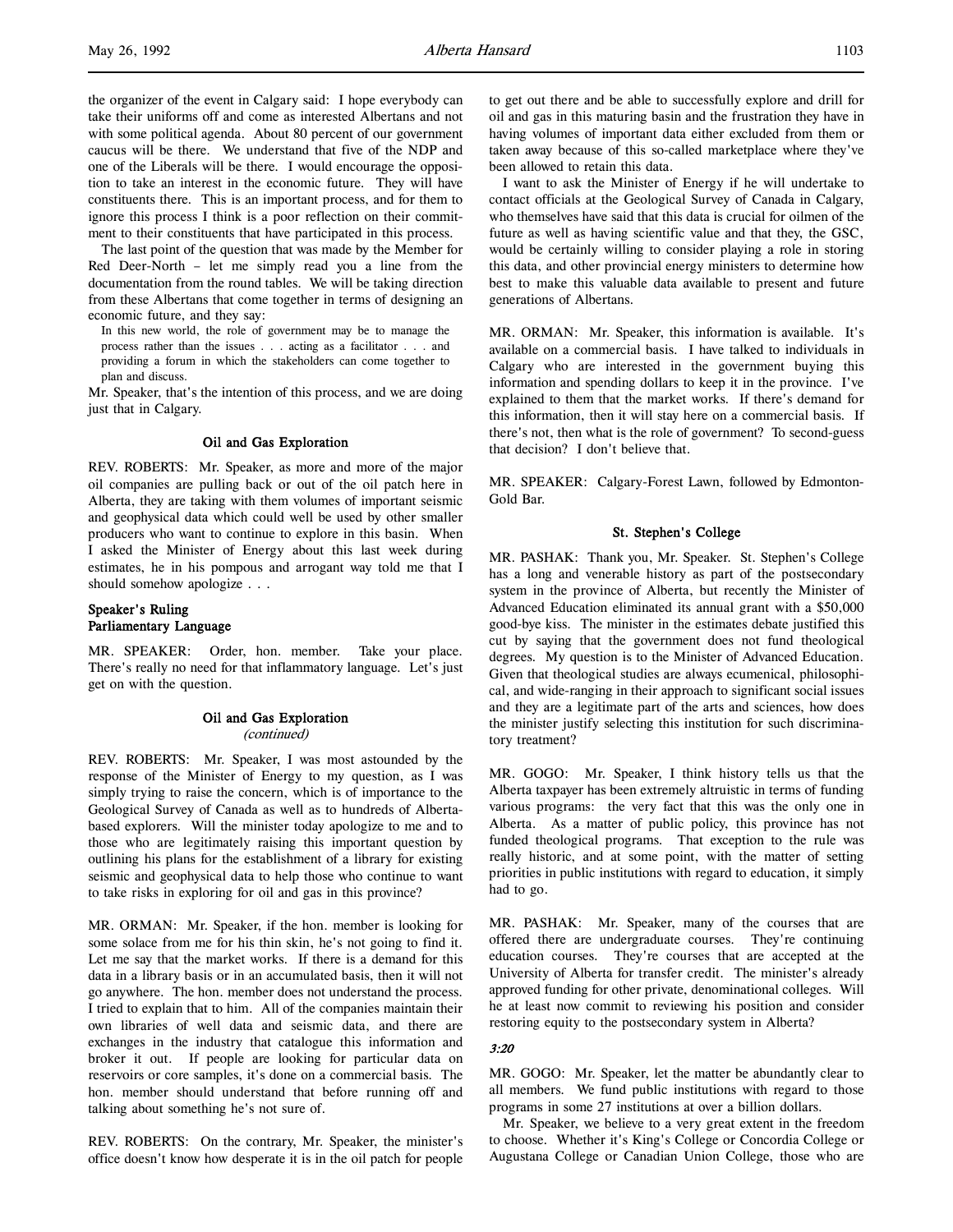offering Albertans the opportunity of undergraduate liberal arts training including, I would point out, St. Stephen's College and others, if there's a transfer program, we fund those programs. We do not as a matter of public policy fund nor do we plan on funding theological degrees.

MR. SPEAKER: Edmonton-Gold Bar.

## Social Assistance Policy

MRS. HEWES: Thank you, Mr. Speaker. Evidence showing disarray in the Department of Family and Social Services continues to grow. Earlier we highlighted the failure of the department to pay foster parents on time. Now it seems that the department has even had trouble getting payroll cheques to its staff. Astonishingly, that was handled by issuing welfare cheques to employees. My question to the Minister of Family and Social Services is: will the minister explain how his department could not process a payroll cheque on time yet could suddenly produce a welfare cheque for an employee?

MR. OLDRING: Mr. Speaker, it's always somewhat awkward and somewhat difficult to talk about a matter that the member knows full well is before the courts, but I will say this. Obviously there were some unusual circumstances that occurred in one of our offices, and upon their being brought to my attention, I took immediate and very quick action and we responded appropriately.

MRS. HEWES: Mr. Speaker, to the minister. This is a question of great concern to taxpayers in Alberta and to people who work in the department. The last three reports from the Auditor General have made strong recommendations that the department find ways of improving compliance and determining eligibility for benefits. Now we have an incredible gaffe. How could the minister possibly ignore the Auditor's recommendation and allow employees to get welfare cheques?

MR. OLDRING: Mr. Speaker, again as is so often the way opposite, the member is wrong. She's quite right that the Auditor General made some very good recommendations. Again as a result of this minister and this government acting so quickly on the recommendations that the Auditor General has brought forward in the past, because we've acted on those recommendations, we had the systems in place that when someone went beyond those systems, when someone went beyond their mandate, when someone went beyond those guidelines and parameters, they were caught immediately, and we acted on it immediately.

MR. SPEAKER: Calgary-Bow.

## Western Heritage Centre

MRS. B. LAING: Thank you, Mr. Speaker. My question is for the Minister of Culture and Multiculturalism. Mr. Minister, my question is with regards to the western heritage centre on the Cochrane Ranche site. There seems to be growing concern about this project being completed as there appears to be no visible evidence of construction being done at the site. Mr. Minister, could you please tell the Assembly: is the western heritage centre going to be built as promised?

MR. MAIN: Mr. Speaker, I'm glad to get this question today because it will allow me the opportunity to set the record straight on an earlier question raised by the Member for Calgary-North West. It's funny how things turn out that way. Some of these coincidences are interesting.

Let me say, first of all, that the western heritage centre of course will be built. There's an intensive effort under way to get this built, but depending on when you drive by, it may not look like anything's happening because of the prudent actions of the Western Heritage Centre Society in not spending money they don't have. They're going through an ongoing fund-raising process. I'd like to quote from the *Calgary Herald* of May 20. It references the Member for Calgary-North West.

[He] comes up with this every three or four months . . . he never brings it up when there are 18 to 20 people crawling around down there working . . .

# Speaker's Ruling Quoting Documents

MR. SPEAKER: Order, hon. minister. We're really not here to be quoting what is supposed to have been printed by some supposed expert somewhere else. Let's deal with what actually happens here.

MR. MAIN: I take it from that, Mr. Speaker, that you're not interested in having me table this document.

MR. SPEAKER: You can table it, if you wish, tomorrow at the appropriate time. In the meantime, we'll have a supplementary from Calgary-Bow.

# Western Heritage Centre

(continued)

MRS. B. LAING: Thank you, Mr. Speaker. My supplementary is to the same minister. There are several more millions of dollars needed to complete the western heritage centre. Where will these funds be coming from?

MR. MAIN: Well, Mr. Speaker, the western heritage centre is of course continuing its fund-raising efforts. I have a news release from the western heritage centre that says, "Contribution Planning . . . have completed a very successful meeting with the Auctioneers Association," and they're going to have "an `Auctioneers Bronze Garden Walk' which will raise considerable funds. Details to be announced soon." As well, a downtown business group is "poised to begin solicitation in June." They're saying that the way they handle this project leaves them open to some criticism to the unthinking, but they know it's the right way to proceed.

I'll file this tomorrow.

MR. SPEAKER: I'm sure that's probably a more reliable source of filing too.

The Member for Edmonton-Highlands.

# Hospital Safety

MS BARRETT: Mr. Speaker, in the last couple of weeks I've been meeting with a number of health care workers organizations. They're concerned about a lot of things. They're concerned, for example, that last week the Royal Alex announced that it's laying off 12 more nurses. I mean, these are frontline health care providers that the patients need. We've had chronic problems at that hospital and other acute care facilities. Another type of problem that health care workers are facing, and this is across the board, is increases in on-the-job injuries, which is resulting in increases in workers' compensation claims, in fact, in acute care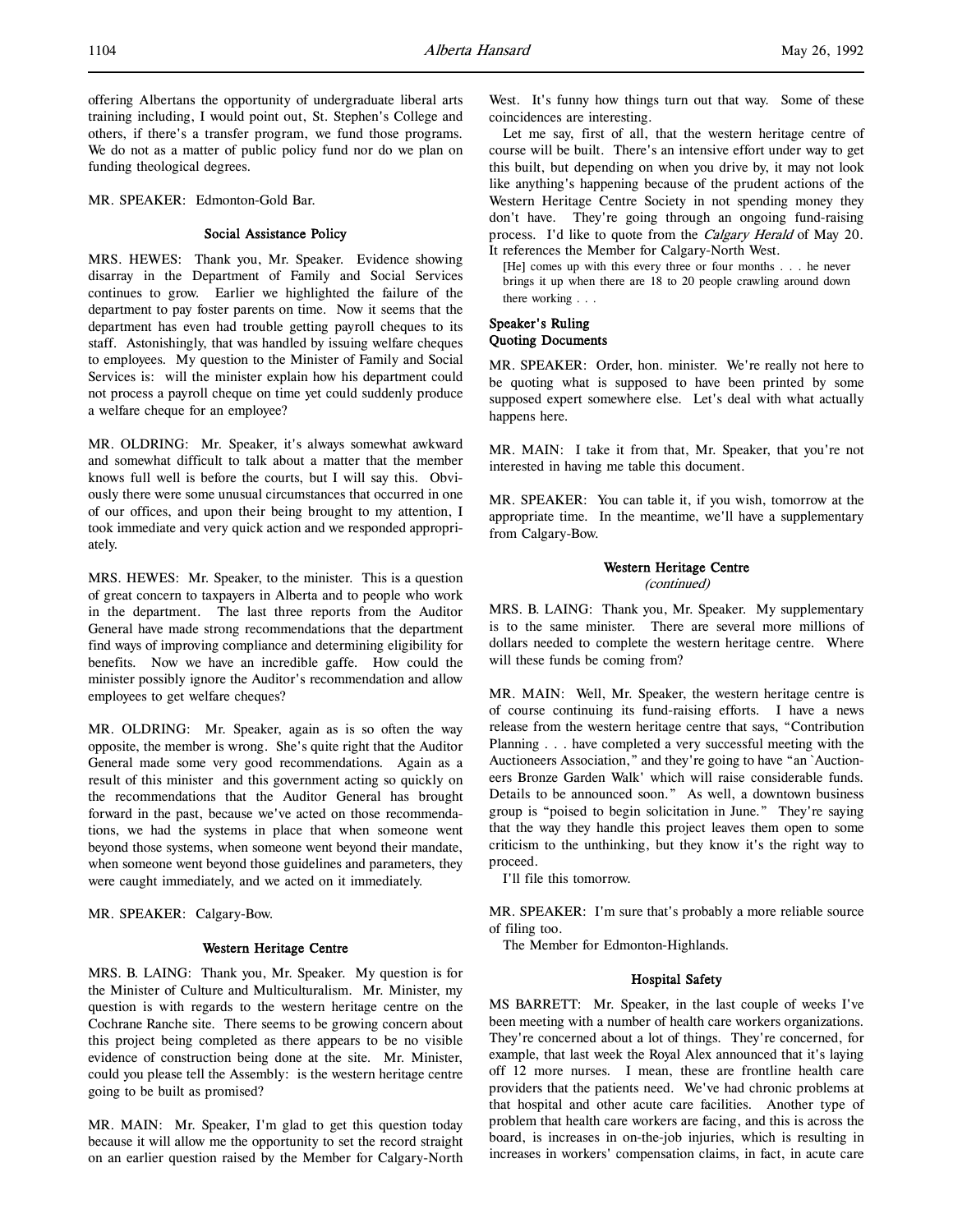MS BETKOWSKI: Mr. Speaker, our health facilities across Alberta have received a 4 percent increase in their general grants this year. We entrust to hospital boards the responsibility to make decisions with respect to the best use of those dollars, and I have every confidence that they can do that.

MS BARRETT: Well, Mr. Speaker, the facts show something different. The facts show that we've got a 30 percent increase in the accident rate in the hospital industry over a three-year period. This is not just a problem affecting the workers; it is also affecting the patients, who sometimes fall when the workers can't catch them. Is the minister not concerned that this problem could be redressed by measures in her powers?

MS BETKOWSKI: Well, that's a very different question, Mr. Speaker. In fact, we know that the health sector is one that has, I would say, an unacceptable rate of accident and injury for workers. Addressing that is not just a matter of finding new dollars but rather starting to address the issue from the point of view of health safety of workers, the kinds of incentives we might put in place to encourage greater safety precautions in the health sector. The minister of Occupational Health and Safety may wish to supplement my remarks, but suffice it to say that I agree with the hon. member that it certainly is an issue that health has to be dealing with and in fact is through the health sector itself.

MR. SPEAKER: The time for question period has expired. Might we revert briefly to Introduction of Special Guests?

HON. MEMBERS: Agreed.

MR. SPEAKER: Opposed? Carried. Thank you. The Member for Edmonton-Kingsway.

# head: Introduction of Special Guests

(reversion)

MR. McEACHERN: Thank you, Mr. Speaker. It's my pleasure today to introduce two people in the public gallery. I would ask them to stand when I call their names and remain standing until they are acknowledged by the House. First, Peter Woloshyn, the reeve of the county of Parkland, brother to my colleague on my left and a colleague of mine for many years when I was teaching at Harry Ainlay. The other person is Anne Hatfield from Jasper. She is the constituency manager for my colleague on the other side. I would ask the House to give them a warm welcome.

MR. SPEAKER: Edmonton-Beverly.

3:30

MR. EWASIUK: Thank you, Mr. Speaker. It's a pleasure for me today to introduce to you and to members of the Assembly 38 energetic young students from Rundle school in Edmonton-Beverly. They are accompanied by their teachers Mr. Hudson, Mr. Loewen and parents Mrs. Karen Cook and Mrs. Doris Gare. They're seated in the public gallery. I'd ask them to rise and receive the warm welcome of the Assembly.

MR. SPEAKER: Edmonton-Belmont.

MR. SIGURDSON: Thank you, Mr. Speaker. I, too, have guests in the members' gallery this day. They are 34 students from the John Barnett school located in the constituency of Edmonton-Belmont. They're accompanied by their teacher Mr. Collins and by parents Mrs. Reed, Mrs. Koren, and Mrs. Murray. I would ask that they rise and receive the traditional welcome of the Assembly.

MR. SPEAKER: The Member for Smoky River.

MR. PASZKOWSKI: Thank you, Mr. Speaker. I'm very pleased and very excited to have 22 young and energetic students from the land of the mighty Peace joining us today. They're accompanied by Mrs. Hicks, who is truly one of the outstanding teachers in Alberta, who is assisted by three helpers, Brenda Banham, Simone Gagnon, and Tony Flowers, and their bus driver Jean Forseille. They're seated in the members' gallery, and I'd ask them all to rise and receive the usual warm welcome of the House.

# Privilege Access to Information

MR. SPEAKER: Yesterday the Member for Edmonton-Glengarry raised a purported point of privilege. Under Standing Order 15(5) it was appropriate to raise the matter at that time.

Various citations were given, most of them citing the mechanics of the process of raising a question of privilege, namely Standing Order 15(1), Standing Order 15(5). The references to *Beauchesne* 114(1) and 115 both are basically the same points as Standing Order 15(1) and Standing Order 15(5). Beauchesne 118 as quoted is a reference which is only appropriate to cite if the Chair has already decided a prima facie case of privilege exists.

There was some possible confusion as to whether or not the Minister of Technology, Research And Telecommunications had quoted from correspondence from the Auditor General. Upon examination of Hansard, the minister did not quote from correspondence; however, the minister did quote from the annual report of the Auditor General, 1990-91, as publicly tabled in this House on April 10 of 1992. The direct quote is found on page 1077 of Hansard of May 25, 1992, and is taken from page 100 of the Auditor General's report. The quote is this:

NovAtel's new management has proposed, or taken action to address my recommendations. It is understood that the Province of Alberta is seeking a purchaser for NovAtel.

At the request of the Chair the minister met with me at 8 a.m. today. He brought with him two letters of transmittal. Letter one is dated November 22, 1990. It was sent from the Auditor General to Mr. J.R.S. Stankiewicz of the chartered accountant firm of Ernst & Young. No copy is shown as having been sent to anyone else at that time. The date stamp shows the letter as being received in the minister's office May 25 of 1992, and fax transmittal codes of May 25, 1992, 12:01, from the Auditor General to a fax number, 7-0178, and May 25, 1992, at 2:32 to the office of the Minister of Technology, Research and Telecommunications. It would appear that this letter or the fax arrived at the minister's office after question period began yesterday. The minister left after question period for Calgary and reviewed this correspondence earlier today. He then delivered it to my office. The Chair retained a copy of the transmittal letter.

Letter two is dated July 30 of 1991. It was sent by the Auditor General to Mr. W.D. Grace, chairman of the management committee of NovAtel Communications Ltd. Five persons were shown as being copied, the third being the Minister of Technology, Research and Telecommunications. The date stamp shows this letter as being received by the minister's executive assistant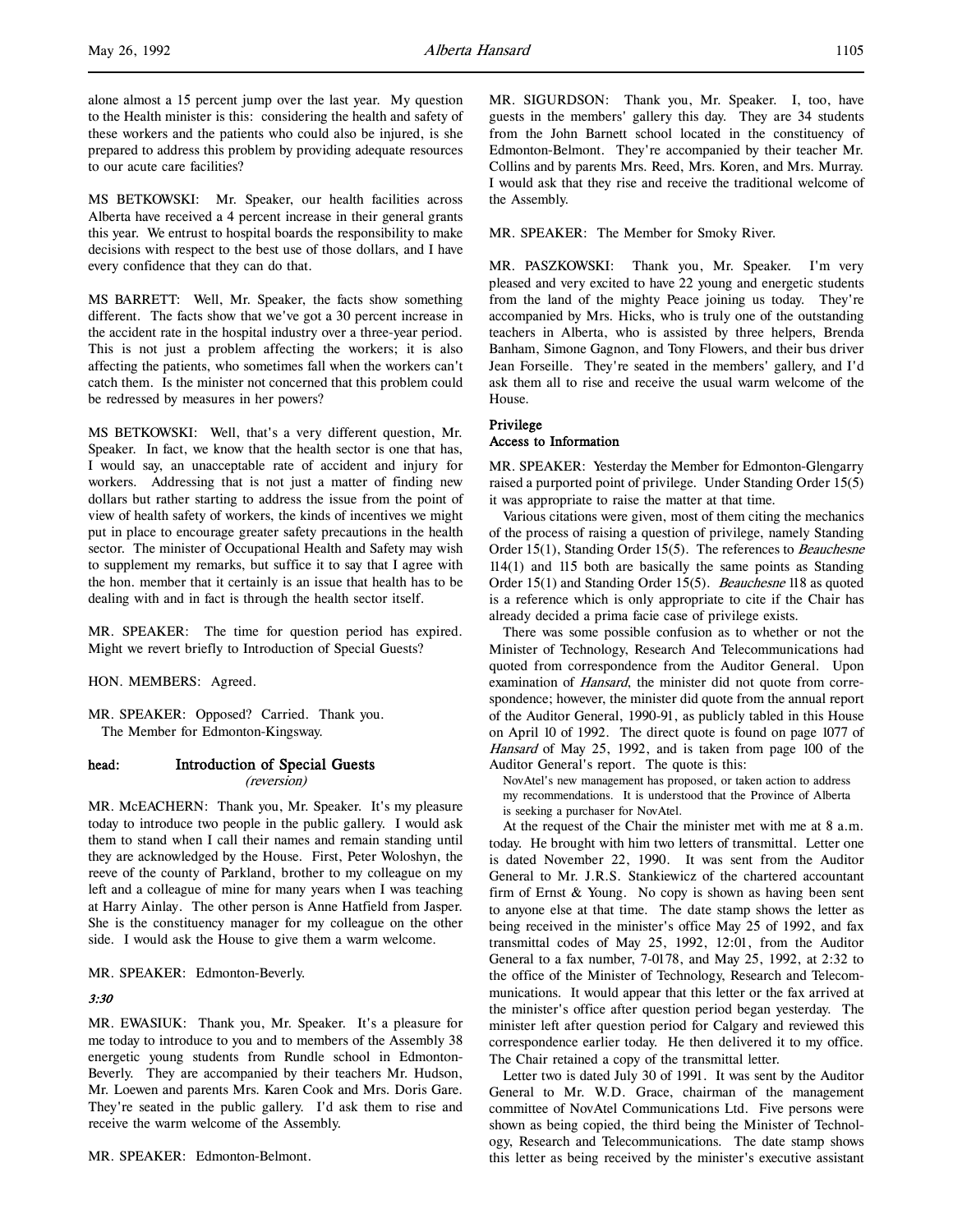on August 1 of 1991. The Chair also retained a copy of this transmittal letter.

The Auditor General, like the Ombudsman, Chief Electoral Officer, and the Ethics Commissioner, is an independent officer of the Legislature. He is appointed pursuant to the Auditor General Act, and his duties, powers, and responsibilities flow exclusively from the Auditor General Act and not from the privileges of this Assembly. The interpretation or application of any part of the Auditor General Act, including section 28, which was referred to by the Member for Edmonton-Glengarry, is not within the purview of the Chair. Members may wish to refer to Beauchesne 31(9).

The Member for Edmonton-Glengarry also cited Beauchesne 25. It is worthy of comment, and when it refers to the House of Commons, we should note it applies to this Legislature. I quote:

The Speaker has stated: "On a number of occasions I have defined what I consider to be parliamentary privilege. Privilege is what sets Hon. Members apart from other citizens giving them rights which the public does not possess. I suggest that we should be careful in construing any particular circumstance which might add to the privileges which have been recognized over the years and perhaps over the centuries as belonging to members of the House of Commons. In my view, parliamentary privilege does not go much beyond the right of free speech in the House of Commons and the right of a Member to discharge his duties in the House as a Member of the House of Commons."

This is cited in the *Debates* of April 29, 1971, page 5338.

In addition, Joseph Maingot in his book Parliamentary Privilege in Canada states on page 190, and I quote:

In deciding whether there is a prima facie case, the Speaker also excludes any matters which are otherwise properly to be dealt with under the practice or Standing Orders of the House. That is to say, where the answer to the alleged "question of privilege" is contained in the rules or the practice of the House it would unlikely involve a breach of the privileges of members.

The matter of the two postaudit memoranda, the two letters, could properly be requested singly or collectively as motions for returns and debated and dealt with by the House. However, this matter as raised by the Member for Edmonton-Glengarry does not constitute a prima facie case of privilege.

head: **Orders of the Day** 

## head: Written Questions

MR. GOGO: Mr. Speaker, I move that the written questions on today's Order Paper stand and retain their places.

[Motion carried]

# head: **Motions for Returns**

MR. GOGO: Mr. Speaker, in view of the very interesting private member's motion today, 215, I hereby move that the motions for returns on today's Order Paper stand and retain their places.

[Motion carried]

# head: Motions Other than Government Motions 3:40 Union Membership

215. Moved by Mr. Fischer:

Be it resolved that the Legislative Assembly urge the government to support an individual's right to work as he or she chooses by endorsing a policy which would give each Alberta worker the privilege to work with or without joining a union.

MR. FISCHER: Thank you. Mr. Speaker, it is my privilege to raise Motion 215, a motion that I feel very strongly about. I realize how sensitive this motion is to all the people involved. To propose changes that affect employment certainly could impact their very livelihood. The intent is not to be critical of the worker, the union, or the management but to search and examine alternate ways of improving the process of setting collective agreements. Motion 215 intends to raise concerns of how our labour laws are hurting our people, our country. The laws themselves and the process that is allowed are outdated and need changing just as the economic times and regulations have been changing around us.

Although union membership makes up 26 percent of our work force here in Alberta and is growing, it is important to note that 71 percent of the unions are public unions. I am extremely concerned about the direction that the compulsory membership is leading this province. The labour force and their activities affect the whole economic fibre of the country. They involve practically every business, every industrial development, and every public service. The working man must be treated fairly whether he is union or non-union. The freedom to have a job is the freedom to life itself.

I have utmost respect for our ambitious work force in this province, whether they be union members or non-union members, union management or non-union management, but I cannot respect our labour negotiating process by which we settle our differences. While collective bargaining has its merits, it has not been without huge financial losses that we can no longer absorb. We did get away with this in the past in good economic times, in high inflation. Governments had lots of money. Mr. Speaker, those times are past. Global competition dictates to trim all of the fat. Become efficient or become a second-class nation.

Collective bargaining also has not been without a lot of significant personal sacrifice by innocent persons caught in the middle. Alberta is rich with natural resources. We have a highly skilled and educated work force. I do not want to see Alberta's labour climate interfere with the development of these resources or the potential for our economy. The freedom to have a job and a future is the freedom that our Canadian settlers came to our great nation for. It is an important part of our heritage. Our settlers came here to Canada for a better life. They fled from hunger, unemployment, and hatred in other countries. They chose Canada for its freedom and respect for the individual. They chose Canada for its international reputation for peacekeeping and tolerance. They chose Canada because they knew if they were willing to work hard, they could build prosperous farms and businesses and enterprises that they could turn over to their children and to their grandchildren.

These are the freedoms and the opportunities that our soldiers and our immigrant sons fought and died for. These are the freedoms that the members of this Assembly serve to protect. So, Mr. Speaker, it is absolutely vital that the laws governing our society encourage freedom and tolerance, encourage individual initiative and rewards for hard work.

I realize that not all employers are fair. I believe that the voluntary membership can provide the necessary balance to irresponsible management. Workers in some cases need a union or another form of representation to get their concerns addressed. Certainly if the employers are extremely unfair, then the workers will join the union and will be protected from unfair labour practices while also making the unions more accountable to their membership. It is for these reasons, Mr. Speaker, that I introduce Motion 215 to

urge the government to support an individual's right to work as he or she chooses by endorsing a policy which could give each Alberta worker the privilege to work with or without joining a union.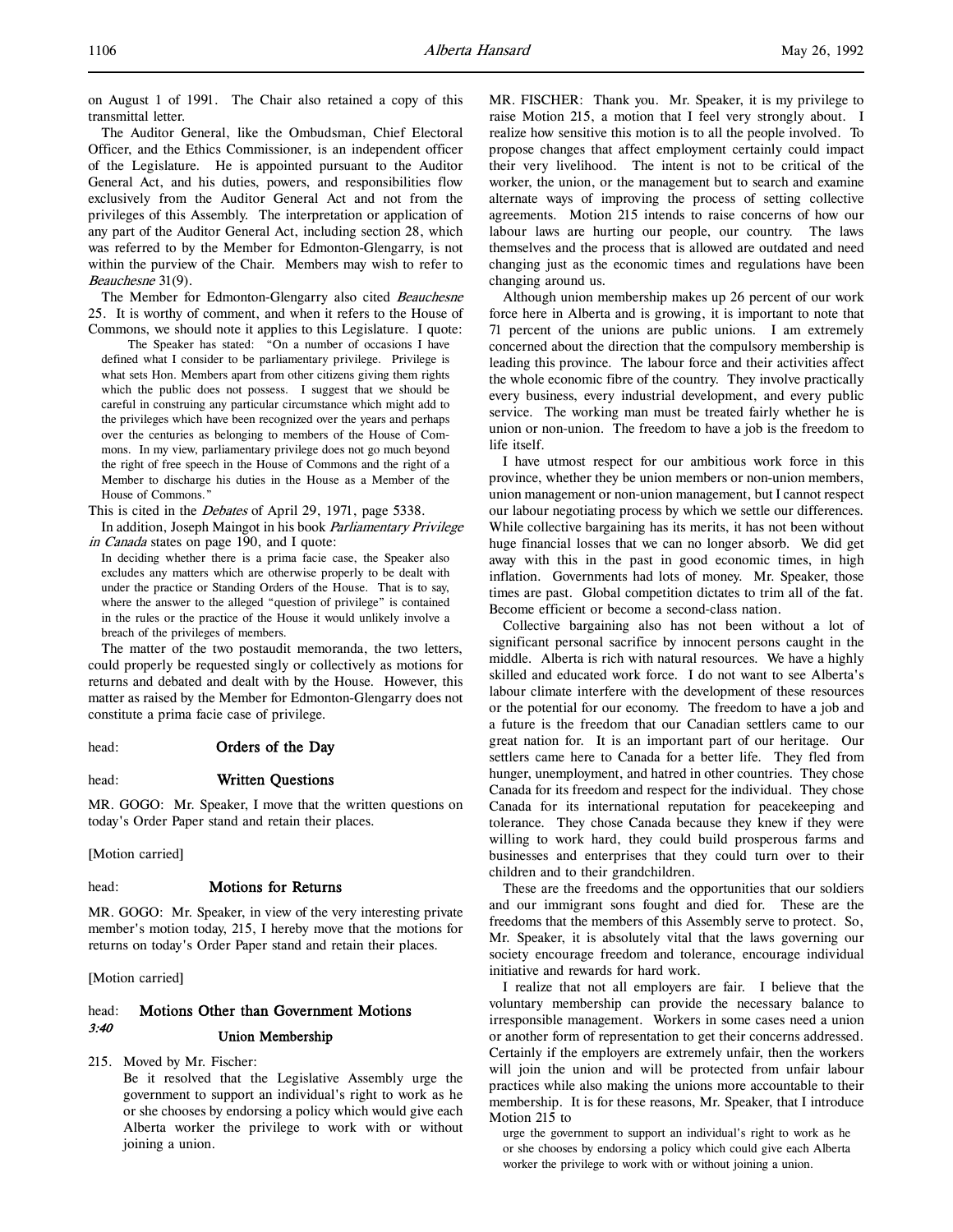The laws governing our work force must reflect freedom and fairness to both the employee and the employer and must also protect the public interest. I would like to highlight my reasons for encouraging freedom of choice. I'd also like to raise some concerns about our current labour climate and also to talk about some of the successful alternatives. Mr. Speaker, we must look around the world and see what it is doing. Great Britain's new Prime Minister, John Major, in a recent speech said that in the 16-month parliamentary session the government will continue the vigorous program of privatization and deregulation started by Major's predecessor Margaret Thatcher. Also, they were going to change laws that would force unions to hold a postal vote of members before a strike and end a system whereby union dues can be automatically deducted.

The U.S. has 21 states with right-to-work legislation in place. Mr. Speaker, I would like to see us encourage some form of the policy which comes from the state of Idaho in their declaration of public policy. I quote: in order to maximize individual freedom of choice in the pursuit of employment and to encourage an employment climate conducive to economic growth, the right to work shall not be subject to undue restraint or coercion; the right to work shall not be infringed upon or restricted in any way based on membership in affiliation with or financial support of a labour organization or on refusal to join, affiliate, or financially or otherwise support a labour organization.

#### [Mr. Deputy Speaker in the Chair]

Other people feel very strongly about voluntary unionism as well. One American gentleman by the name of Fred Hartley Jr., who had had years of experience in the labour/management field, called compulsory unionism a dangerous cancer. He said, and I quote: the goal of union leaders who are advocating compulsion is clear; they want monopoly control of jobs; they want compulsion submission of all workers to government by unions; this eventually means control of the entire economy by the rule of labour, a labour dictatorship. A labour dictatorship, Mr. Speaker. I am afraid that we are watching compulsory membership move this province in that way.

Most of our public unions are dictating to us now as witnessed by our recent school strikes. Labour dictatorship was what brought Great Britain, a world economic powerhouse, to her knees before Margaret Thatcher had to make drastic changes by privatizing and restructuring. This was not done without a lot of suffering in near-revolution conditions. So it is wrong economically and morally to force a worker to join a labour union in order to hold or get a job. Mr. Speaker, we do not want to see this cancer spread. We want what's fair for the employee, we want what's fair for the employer, and we also want what's fair for the economic health of this country.

# $3.50$

Freedom-to-work legislation could further improve our Alberta economy as it has done in some of the states. In Idaho the Times News from Twin Falls reported in 1991 that during the five years since voters approved the right-to-work law, Idaho has led the nation in both per capita income, growth, and creation of new manufacturing jobs. Idahoans employed reached record highs. Unemployment hit its lowest point in 20 years.

U.S. Department of Labour statistics for 1988 showed that nationwide the 21 states offering right-to-work protection created 92 percent of the new manufacturing jobs in the United States in the decade that ended in 1985. This represented more than 10

times as many new manufacturing jobs as non-right-to-work states. Right-to-work states are being called opportunity-to-work states. The paper Idaho This Week accounted another similar story in April of 1988. Their research showed that more jobs were created in the state of Louisiana during the first five years of the right-to-work law existence than during the 25 years prior to its passage. They also reported that they experienced an eightyear low in unemployment with a per capita increase in income since the passage of the right to work. Still, the right-to-work law did not put the unions out of business in that state. It made them more honest. It made them get out and sell their membership like an insurance policy. It made the leadership listen to the needs of the worker.

These are very impressive statistics that Alberta should be looking at very carefully. They are part of the reason for cheaper products in the U.S. We can learn much from the U.S. in this area. We can also look to other successful countries and companies for knowledge. New Zealand has just put in the right-towork legislation this past year, and it has been working very well. Germany is a highly competitive country. Their studies show that their workers are very satisfied, and they're productive without unionism by statute. An example of companies. General Electric from the United States is a union company, and they satisfy their employees by dealing with thousands of unions. On the other hand, there's IBM, another very successful company, which is entirely non-union. At the root of these alternatives is the employee/employer choice.

Now, I'm not saying that we're doing everything wrong here in Alberta and throughout Canada, but I am saying that we have to be open to alternatives and make decisions for the most fair and prosperous future we can create for Alberta. The Ontario and British Columbia governments have indicated that they are going to shift their labour laws left to create greater union control and less worker strength. Mr. Speaker, this immediately drives their investors and jobs out of their country. I don't believe for a minute that binding the hands of the employees or the employers is fair, nor do I think that it will lead to greater prosperity. I think Alberta needs to have the alternative of choice, and these investors and these jobs will soon be here in Alberta.

I'd like to mention just a few quick examples of how compulsory unionism is depriving our labour of its right to work. Now, if you're a new employee and you cannot get a job because of the union monopoly, you go to a project to get a job, and you have to pay your union dues. You put your name on the union list, and you have no guarantee that that name will ever get to the top. I guess you go home and go on unemployment insurance. New teachers today can't get on. We have a big problem with that. Maybe we've turned out too many teachers, but when we look at the way the wage settlements are, we look at the number of dollars – those are limited, and the teacher/student ratio is getting higher – they're just not providing the same jobs for the people. Nurses are the same way. The boards only have so much money to spend, so they eventually have to hire fewer people. Local employment opportunities are limited because of all this as well. Many companies are forced to bring in a union man, pay his living expenses, where they could have had a local man. Certainly qualifications and the marketplace should dictate, not the union leadership through these union lists.

Compulsory membership also allows unions to destroy our country. I would like to just mention a story or two; I'm sure that we all have strike stories and what harm they have done. Down in my own area – I can think back; it was before I even got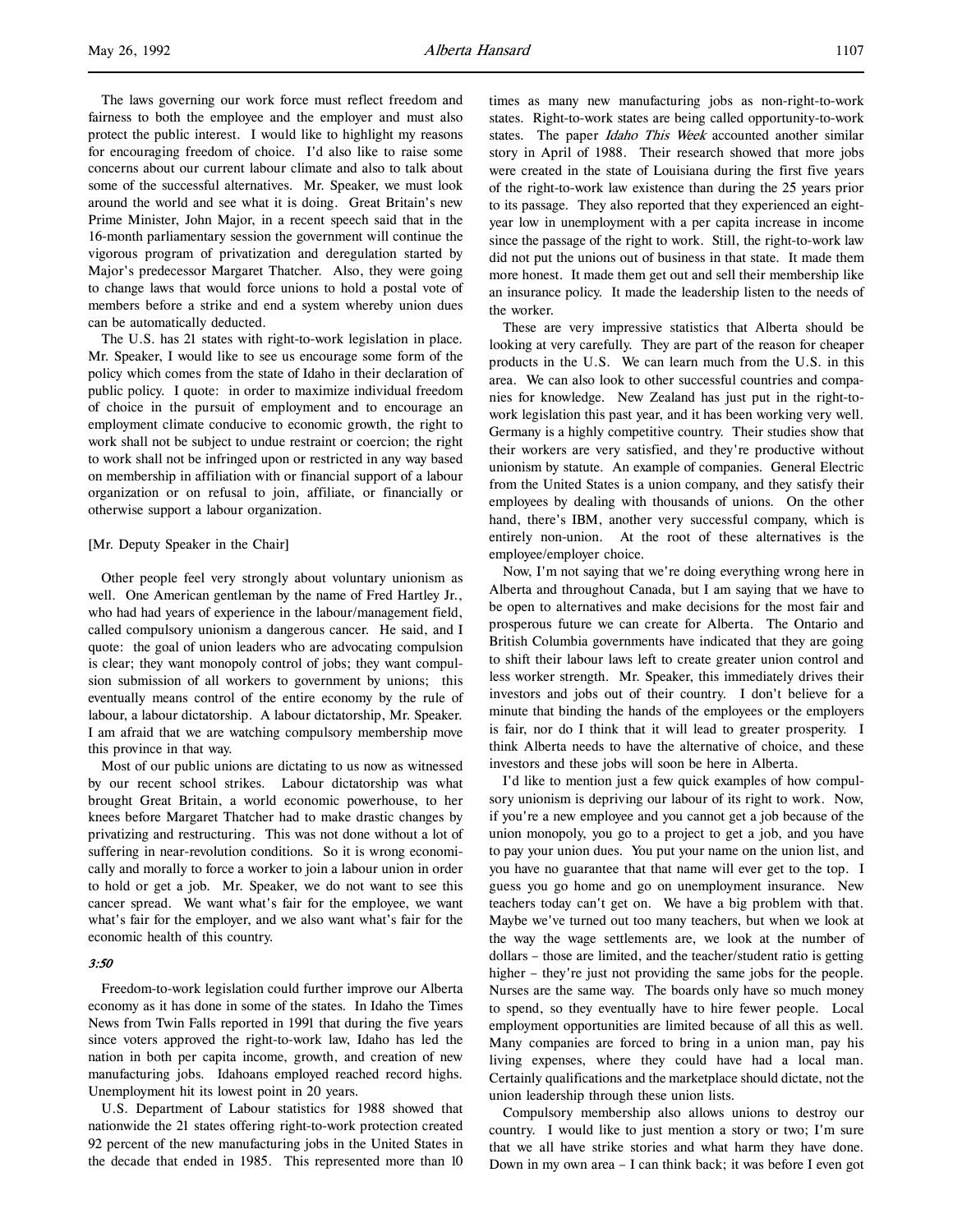into politics – the Alberta Union of Public Employees had a strike there with the maintenance and janitors. It went on and on and on for a lot of days, got very bitter. Pretty soon they broke into the schools, turned on the water, flooded the schools. It cost the taxpayer in that area about \$250,000 to fix that up.

We also went through the nurses' strike. We've gone through a number of nurses' strikes in the last 10 years. The end result is: we lose people, we lose the health care that should be given to our elderly, and when we're all finished, everyone has lost. There are no winners. I look at the grain handlers' strike out at the coast. Mr. Speaker, there just isn't any way that we should allow that to happen. I don't see how 19 grain handlers can walk off the job and cost the taxpayers \$50 million. It just isn't right, and the process that we have in place allows for that. We don't have any winners out of any strike situation; we only have losers. We have a loss to the employee, there's a loss to the employer, and in the case of public unions there's the loss to the people that they're taking care of. Certainly there's a big economic loss in any of our private unions.

The morale loss and the productivity loss is expensive in terms of human and economic loss. It takes years for these kinds of wounds to heal and for people to get back to trusting one another. About the time the wounds heal up, it seems like we get another strike. Quite often it takes the next generation before those wounds have completely healed.

We've heard many stories also about the outrageous settlements that have forced plants to shut down, stories of projects that have gone bankrupt by labour costs and overruns and work stoppages from union interference. This is one of the contractors' biggest fears; they know that the union can make them or break them. It's interesting how big the cost is when we think of many of our larger projects. The cost overrun in a project like Lloydminster, for instance, might not be nearly as high had we not had union people in there. Certainly the competition for bidding limits that.

## 4:00

Mr. Speaker, I want to stress that volunteer union membership would help us get around a lot of these difficulties. The increasing freedom of choice would be the single most important item to make union management more accountable to the membership. This would increase enthusiasm and goodwill and result in greater productivity.

I would like to mention, Mr. Speaker, that there is a better way. There are many companies that are successful. Many of them are non-union and some are union. I want to use Syncrude as an example, because I'm probably a little bit more familiar with that. They have an excellent employment relationship. They have a work force of about 4,400 people who are highly skilled and highly trained. They have also 1,600 contracted union people. They have continually set new records over the past few years in their production, in their safety, their operating costs, and their productivity. Each year they reach and strive for a higher goal. This can only happen with full co-operation and dedication from both the employee and management. Positive performance is the result when both parties have a sense of pride, trust, and respect for one another.

What makes this relationship happen? Well, management treat the employee fairly: they pay exceptionally good wages, they have a good pension plan, and they treat people like their own family. Management include workers in management decisions. They include workers in a profit-sharing scheme. They also provide training programs and education programs, and they work with the individual to give him the opportunity to better himself.

Mr. Speaker, that's what builds the trust and the pride and the confidence that create the good work ethic. There is no confrontation. There are no strikes. There's no intimidation. Their efforts are all focused on how they can do better. This shows that big business and labour management can work together for the benefit of everyone.

I saw a little poem in the homebuilder's book that just tells this story, and I'd like to read it to you. In the words of the author, Clarence Francis,\* it says:

> You can buy a man's time; You can buy his physical presence at a given place; You can even buy a measured number of his skilled muscular motions per hour. But you cannot buy enthusiasm, You cannot buy loyalty, You cannot buy the devotion of hearts, minds, or souls. You must earn these.

Mr. Speaker, Syncrude and many of our other companies have placed themselves in a very highly competitive position because they have earned these.

It is time now, Mr. Speaker, for us to look at a better alternative. Later this week the hon. Premier is hosting Toward 2000 Together, a conference on economic prosperity for Alberta. I believe that creating a freer and fairer labour climate would very much boost the ability to perform economically as a province.

Mr. Speaker, the time has come to stop confrontation and intimidation and coercion. As I said at the beginning, I'm very concerned with the direction that our labour laws are leading this province. We have seen in other countries the harm compulsory membership has done. I have shown you the harm that it is doing right here in Alberta. The labour legislation that we have in place will not allow the union membership the freedom to make their own decisions. Motion 215 will provide that freedom.

I urge members of this Assembly to be open minded and take a long look at the motion. I am sure that you will see a picture of Alberta as a strong and prosperous province, more prosperous with the freedom of choice.

I look forward to the members' debates. Thank you very much.

MR. DEPUTY SPEAKER: The hon. Member for Edmonton-Belmont.

MR. SIGURDSON: Thank you very much, Mr. Speaker. As you well know, sir, the parliaments in the British Commonwealth are places where people can come and exchange ideas in a free environment, and it's my respect for parliament that will constrain me today.

Mr. Speaker, I can tell you that when I looked for points of agreement between myself and the Member for Wainwright, I didn't think I'd find any at all, but at the very start of his introductory remarks he stood up and said that the labour laws need to be changed. Well, we on this side of the Legislative Assembly have been saying since 1988 when we adopted those regressive Progressive Conservative labour laws, that indeed those laws should have been amended in 1988. We have attempted since 1988 to introduce amendments to the Labour Relations Code to no avail. Now I'm glad to see that perhaps out of the back bench there will be some agreement that we ought to revisit those labour laws, because, goodness knows, working Albertans have certainly suffered under this Labour Relations Code, and if the Member for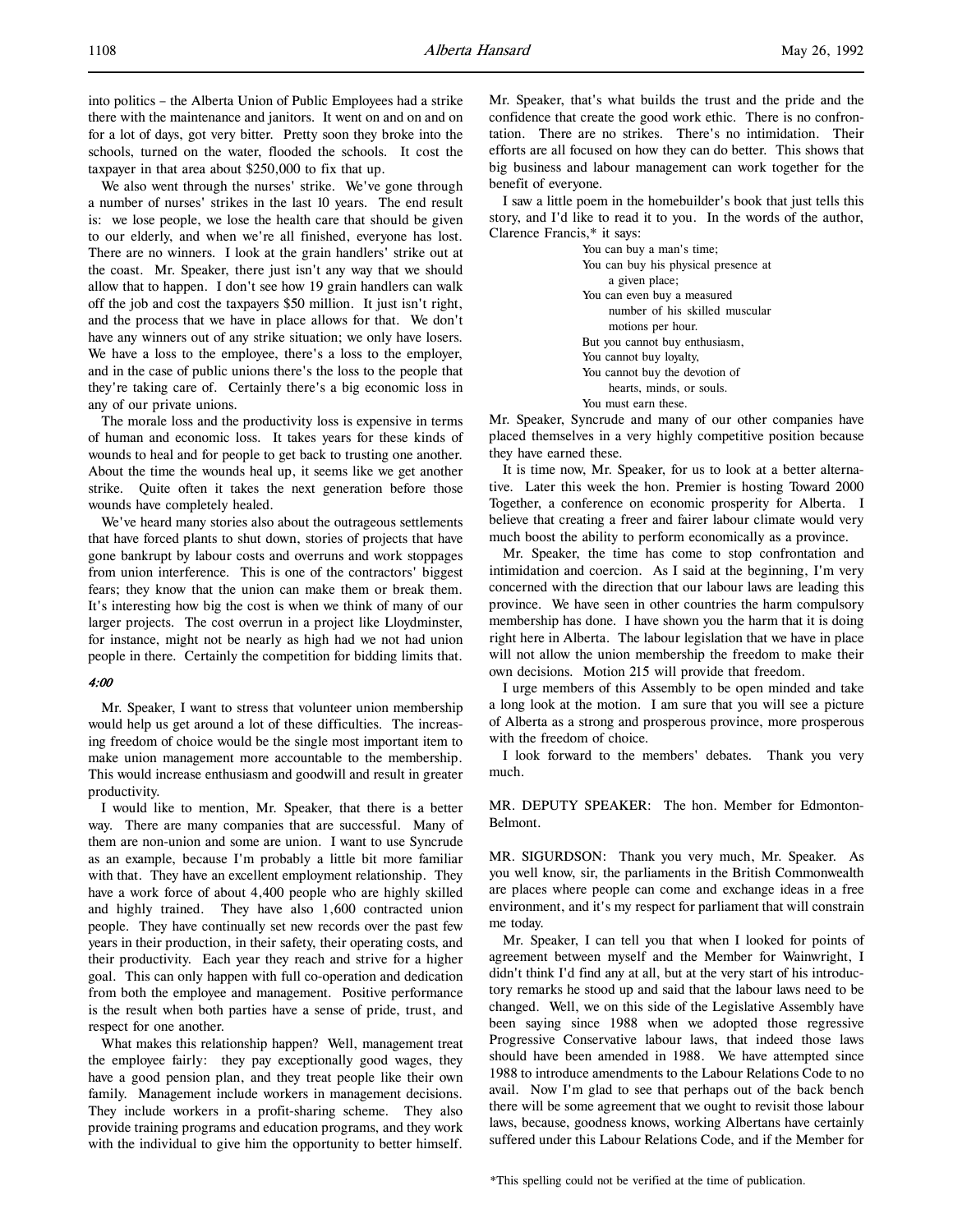Wainwright had the opportunity to make a similar amendment as this motion would suggest that he wants to see contained inside a labour law, they would suffer all the more.

The Member for Wainwright suggests there's a need to have right-to-work legislation introduced in Alberta and then goes on to cite the statistics of what percentage of the work force is unionized: 26 percent. Mr. Speaker, one out of every four jobs in the province of Alberta happens to be unionized. Can you imagine going out and the likelihood of stumbling into one of those jobs? I would suggest that if you're going out and trying to find a job in today's economic environment, you're not going to find a unionized position anywhere in Alberta. My goodness, when I have phoned up some of my friends and colleagues that are in the trade union movement and asked them what their job boards look like – are they taking any new members inside their union right now, even if they've got the skill and the qualifications? – they say no they can't, not because they don't want to have new members inside their union but because their unemployment lists are so great that they can't even dispatch the people that currently hold memberships in their union. One in four jobs in Alberta are unionized.

The Member for Wainwright says that we'd become more efficient if we had right-to-work legislation. Well, here's an opportunity for the Minister of Labour to perhaps stand up and again reiterate that 97 or 98 percent of all contracts or all negotiations that end up with a collective agreement do so without any kind of work interruption: no industrial dispute. Can you imagine that, Mr. Speaker? No industrial dispute. Two or three percent of the contracts happen to go to the limit where there's either a lockout – a management decision, sir – or a strike. The strike is the workers' decision. Because of that two or three percent, the Member for Wainwright wants to take away the rights of those people to have a vote to strike. Well, perhaps if it were reversed and 98 percent or 97 percent of those contracts that need to be negotiated – perhaps then there might be some reason to introduce such a motion in this Legislative Assembly. But two or three percent . . . I can't for a minute begin to subscribe to any kind of theory such as what's contained in Motion 215.

### 4:10

Efficient, he says. Well, Mr. Speaker, when I look at those states that have right-to-work legislation, progressive industrial states like Louisiana and Alabama and Arkansas and Missouri, I just want to say no thanks; don't bring it into Alberta. I don't want to see it. Working Albertans don't want to see it. Progressive and fair-minded people don't want to see it. We don't need their kind of imposed poverty on our society. The right-to-work legislation that those states have adopted has only gone to bring down the standard of living of the very poor and the impoverished. The people that have the least medical coverage in the United States happen to reside, coincidentally, in those states that have minimum wage codes that are under a couple of dollars an hour and have right-to-work legislation. Coincidental? I think not. No protection? What's more likely is that there's no protection enshrined in the labour code in those states that ensures that people have the right to get ahead. Efficient? I'm sorry; I just can't buy that argument either.

The Member for Wainwright spoke of the freedoms that are being endangered, and he spoke of how Canadians went off to fight to ensure that there were freedoms coming out of World War II. Canadians went off and risked life and limb so that freedoms could be expressed in this society. I'm very thankful, Mr. Speaker, that a number of Canadians went off to Europe and fought that war, but I can tell the Member for Wainwright that

there were among them some very strong trade unionists. This just didn't come out of the right-wing right-to-work legislation. There wasn't an exclusivity on the membership of those people who were killed overseas. They were people who decided that they would go and join in a fight for democracy so that they would be able to still protect democratic institutions once they came back from an international struggle, and those democratic institutions for some happened to be enshrined inside the trade union movement, the Alberta Teachers' Association, and any number of other institutions.

I am amazed that the Member for Wainwright would quote whomever it was that he did about compulsory unionism as a dangerous cancer. I haven't heard that kind of thought expressed in a long, long period of time. I would have thought that if there were some arguments that would have been made, they would have been made upon economic lines, that there would have been arguments made that would have brought some statistical figures into this Legislative Assembly, but I didn't see that. We have the ranting and raving of a right-wing individual in the United States who says that this is a cancer. I wonder if it's from the same individual who said, "Oh, we have a cancer in the presidency," during the Watergate era. That's the same era that that nonsense comes from. My goodness, to describe unionism as something that's cancerous is just an insult not only to the people who are trade unionists and try and establish trade union rights in this province but to those people who work with trade unionists. For anybody to describe trade unionism as a cancer is an insult, quite frankly, to not only those who happen to believe in trade unionism but to all people of Alberta, and quite frankly I'm surprised that the member would describe it in such a way.

Economic clout. Now there's an argument, Mr. Speaker, that's somewhat meritorious. Economic clout: that's what our society is all about. We develop an economy so that people can participate in it. Goodness knows, I'm sure that if you were to ask the Minister of Economic Development and Trade how often he has to offer out some economic incentive for a company, a corporation, an individual to make an investment in our province to provide jobs, he will tell you that he probably has to do it quite frequently. Given the record of loss, I would say it's been done a little too often. Now, I know that the Minister of Economic Development and Trade argues that, oh, we shouldn't concentrate on losses; we should concentrate on the victories that we have in Alberta through our economic development schemes. So let's concentrate on those victories, all of those dollars that go out through Economic Development and Trade.

They go out because people have good ideas, Mr. Speaker, but it's not just good ideas between the Rocky Mountains and the borders of Saskatchewan. Those people that are looking for economic investment in the province of Alberta are also looking for economic investment in the provinces of British Columbia or Ontario or Saskatchewan or Nova Scotia or Quebec, and they are going into those provinces looking for the best economic opportunity they can possibly get from those respective governments. They're saying, "Well, we can create 10, 20, 500 jobs if we have this break," and governments compete amongst themselves trying to get that economic advantage to their home province. And rightfully so. We want to have that kind of economic investment.

Mr. Speaker, workers and companies do the same blessed thing. There's an economic advantage that can only be felt when a service is lost. What happens during contract negotiations sometimes is that you get to a point where there's an impasse, when management will say, "We can't go any further," the trade union negotiator will say, "You have to come somewhat further," and there's an argument. Sometimes it's resolved. Sometimes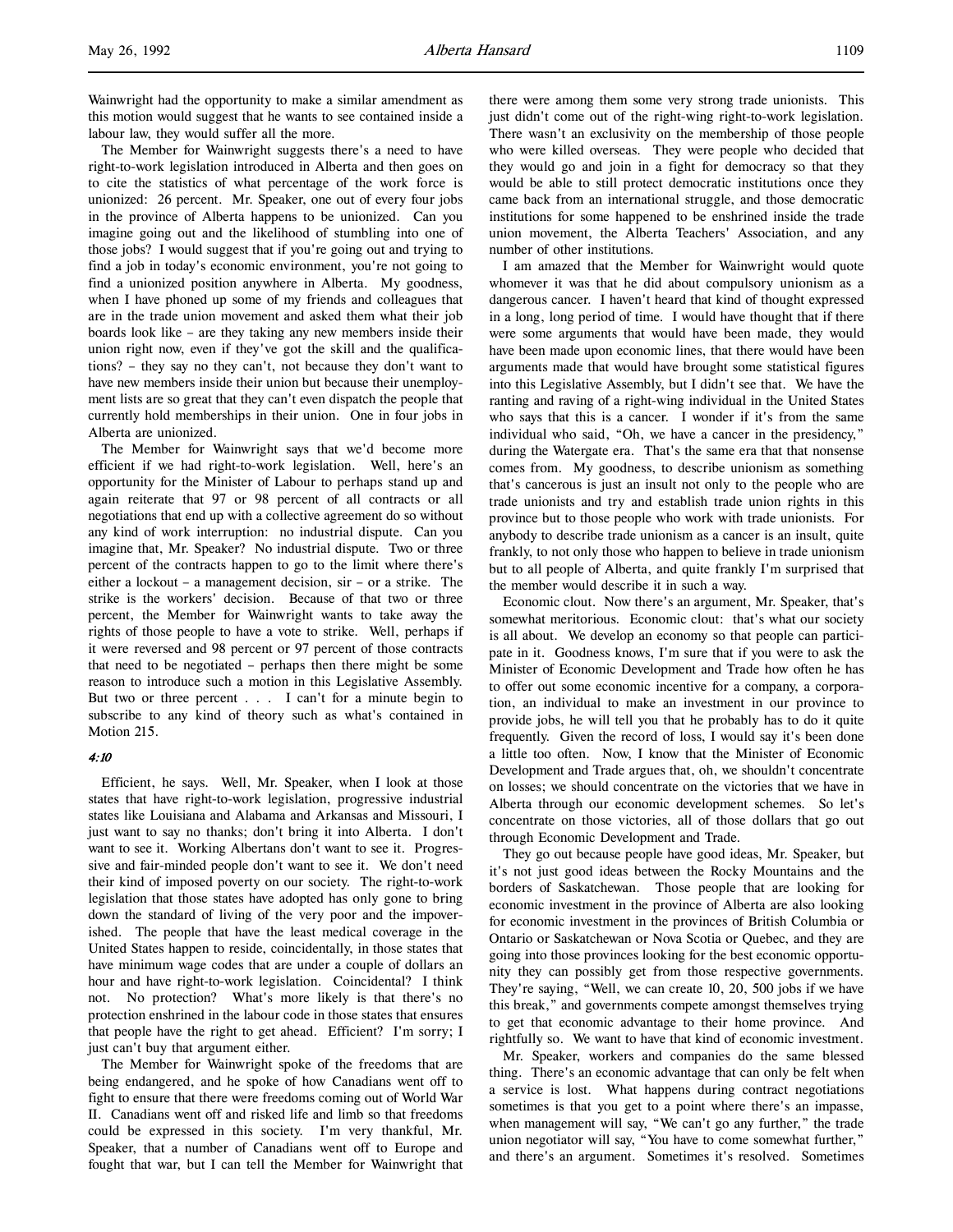it's not. Three percent of the time, 2 percent of the time it's not, and there is a strike or there is a lockout. Both sides feel an economic disadvantage. The loss of production: that's what this is. What's the difference between Pocklington's employees going out on strike as they did in June of 1986 because they wanted to make sure they had some economic clout? Pocklington did the same thing with the government, coming back here in December of 1986 saying: I want money, and if I don't get money, I'm not going to build a plant in Picture Butte. So the government said: here's the bucks. And what did Pocklington do? Did he build a plant in Picture Butte? No, but he threatened that he wouldn't build a plant in Picture Butte, and the government said: well, here's some money; go and build; go and invest; here's the taxpayers' money. He used his economic clout in the same way that the workers withdrew their services and used their economic clout. We find that both sides utilized the same economic tools to their own advantage.

What about other jurisdictions? I heard the Member for Wainwright say that Ontario and British Columbia are amending their labour laws. Their labour laws are being amended to move in a direction that the Member for Wainwright doesn't like. Mr. Speaker, in General Motors corporation and Ford, when those plants have been struck or locked out, do you know what's amazing? Those plants don't hire replacement workers. Now, isn't that amazing? They don't hire replacement workers because they want to get back to the negotiation table. That's just company policy. It's not something that's imposed upon the company by legislation. Company policy says: "We'll shut down. If workers don't work, we don't produce. We get back to the negotiation table. We come up with a collective agreement sooner." Both sides suffer an economic loss. Company policy.

Why haven't we got that here? I'm not suggesting that Ford and GM and Chrysler are more progressive than – well, I suppose they probably are more progressive than some of the corporations that we have here, but there is a different idea about how to approach the negotiation process.

## 4:20

Mr. Speaker, I was quite surprised that the Member for Wainwright said teachers that are coming out of university these days can't get positions in schools, and he blames it on compulsory membership in the Alberta Teachers' Association. Well, I was really shocked by that statement. I just about fell off my chair. Believe it or not, I've had school trustees that have called wanting to know if I know of quality individuals that have come out of the education system that want to move out to take up teaching positions. Now, I must admit that I've not had a lot of telephone calls from trustees, but not once did I hear a trustee or principal say, "I don't want to hire somebody in the ATA." I didn't hear anybody talk about the compulsory membership in the ATA as being that which would prohibit them from hiring a teacher. Their problem was that they couldn't get people to go out. You know, it's just amazing that the Member for Wainwright would argue that the ATA is prohibiting teachers from teaching in our schools.

The AUPE strike he spoke of where he suggests that members of the striking bargaining unit went back into a building and caused damage – well, I'm shocked by that statement, Mr. Speaker. I know that there are laws about trespassing. Were they charged? Did they appear before the courts? If indeed you have that kind of vandalism, then there are laws that protect people and property. Goodness knows that if you call the RCMP or the city of Edmonton police or the city of Calgary police during an industrial dispute, boy, they're there in a minute. I've seen the RCMP bring in busloads of constables to protect property. I have actually seen more RCMP on a picket line than I've seen strikers out on a picket line. I've just been amazed. So I wonder, if people were crossing and trespassing, why those people weren't arrested and charged.

The Member for Wainwright also suggests that trade unions are demanding outrageous settlements. I see other members mouthing the words, "It's very true." Can you point to a trade or profession that recently, let's suppose in this decade, since 1986, has had a wage package increase of 30 percent? You know, I have read the newspapers, looking at industrial disputes, wanting to see the terms and conditions of settlements of contracts, and I don't recall an employer agreeing to 30 percent, sir. Where did it happen? Mr. Speaker, I would suggest that if a trade union or profession were to go out and demand 30 percent in 1992 or in 1991 or in 1993 – I don't care what year – if they were to go out and have a successful strike vote and say, "We demand 30 percent," they'd be out on strike a long time. Management wouldn't want them back. It's a good thing we've got the Members' Services Committee, because management wouldn't settle those terms or conditions. So when the Member for Wainwright starts talking about outrageous demands and outrageous settlements, we should remember that this isn't a Plexiglas house. It's a glass house, and before we throw stones and boulders, we'd best make sure that our living room windows can withstand the kind of abuse that might be directed at them.

The Member for Wainwright also spoke about Syncrude. He was out there praising Syncrude. Well, I too know of the kind of wage package that Syncrude has. It's interesting, though, that every time that the workers at Suncor, the unionized plant, get an increase, so too do the Syncrude workers. It doesn't matter if the Suncor workers go out on strike or whether they're able to secure a collective agreement through the negotiation process, within a couple of days, usually within the first pay period, there's an increase that goes to the Syncrude workers as well. It would seem that the Suncor workers take all of the risk. They may go out on strike, as they did in 1989, I believe, or 1988. They were the ones that lost the income for a short period of time. Suncor was the company that lost production for a period of time. As soon as they settled the contract, what happened? Syncrude workers got the increase as well.

What the Member for Wainwright didn't mention is that the cost of production for a barrel of oil in terms of workers' wages is lower coming out of the unionized plant. Can you believe it? The unionized workers, I am told, are able to produce oil cheaper than the non-unionized workers. How come? Are they less efficient? The Member for Wainwright would have you believe that they're less efficient. Are they less productive? Well, Mr. Speaker, according to the message I received while I was listening to the Member for Wainwright go through a diatribe, they were less productive. There's got to be something wrong with that equation. How is it that the Suncor workers can produce a barrel of oil cheaper than the Syncrude workers?

You know, I am really quite shocked that we would have such a motion before the Assembly. As the member pointed out, 26 percent. When I was writing my notes the other day, expecting this motion to come up, I was being generous; I thought it was 30 percent. I'm quite distressed. I'm quite saddened to see that we've fallen to a 26 percent rate of unionization in the province of Alberta.

It's not prohibiting anybody from getting a job. I would argue, quite frankly, that the policies of this government have more to do with the unemployment levels in the province of Alberta than trade unionism. We have 122,000 people that are unemployed. I'll bet if you offered those 122,000 people a union job, they'd take it.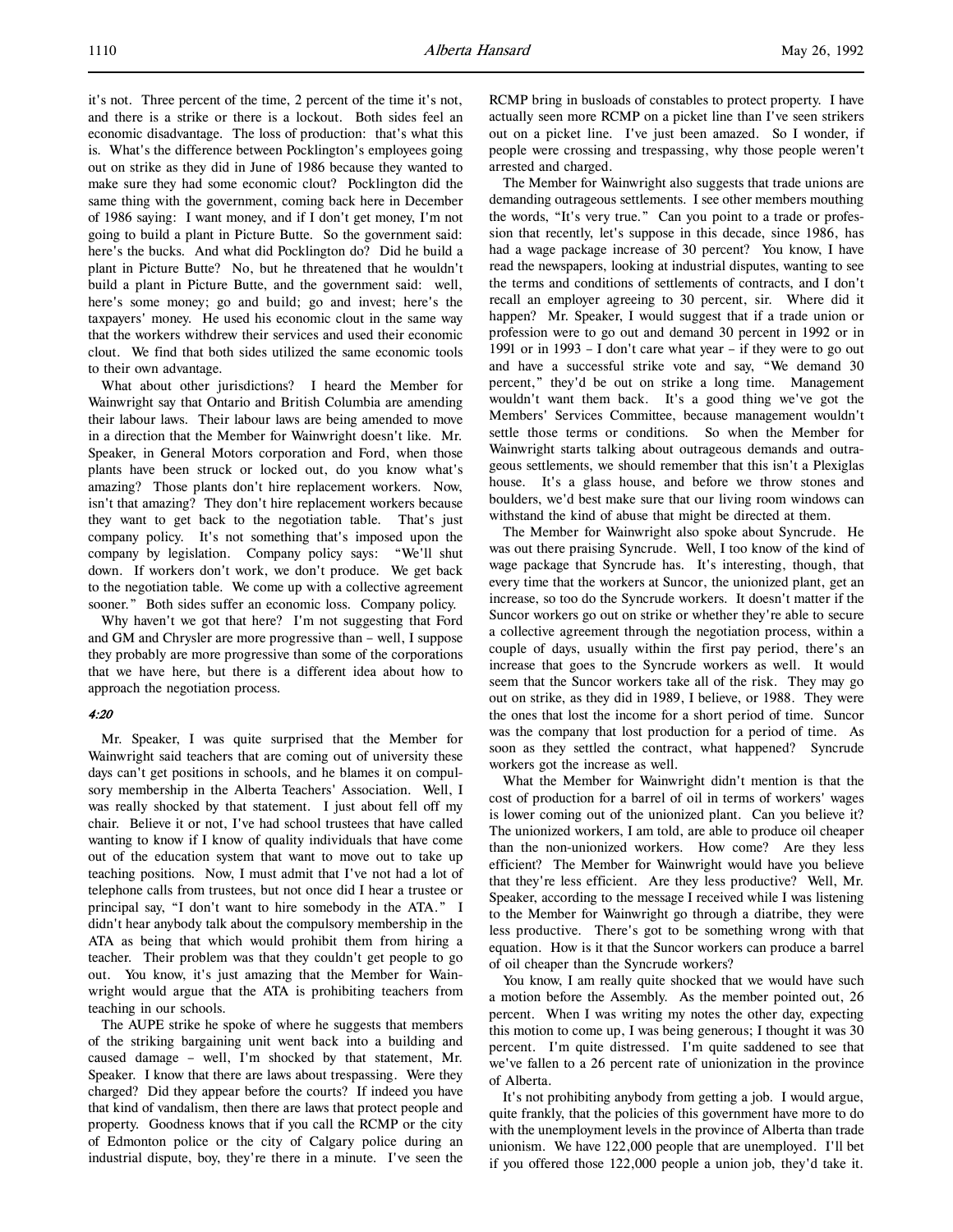They wouldn't argue about whether it was union or non-union. They just want a job. I would suggest quite frankly, Mr. Speaker, that it's the policies of the government that contribute more to the rate of unemployment than the policies of the trade union movement. The odds of going out and finding work in a trade union today are one in four, as the member points out. If those were the odds in every lottery game, the Minister of Public Works, Supply and Services wouldn't have a slush fund. There wouldn't be community facility enhancement program grants, because the odds aren't good enough. There wouldn't be any profits going into the lotteries branch because the odds just aren't good enough. So here we're worried about this rate, this cancer, this creeping unionism. I would suggest that what we've got is a bogeyman, just a bit of a bogeyman that's been raised by the Member for Wainwright.

Why is it, Mr. Speaker, that if people will go out and try and find a job, they're more interested in working at Safeway than at 7-Eleven? Safeway is unionized; the United Food & Commercial Workers in Edmonton, local 401. There's an opportunity to go out and get paid a decent wage. Go into 7-Eleven; the wages aren't half that of the employees of Safeway. Now, I would suggest that if we were to have that kind of balance – you know, you've got half the wage going to the workers in 7-Eleven; surely to goodness their prices should be lower. But do you think they are? They're not. If anything, their prices are higher.

#### 4:30

Now, what about in the construction industry? We have the union dispatchers that have a seniority list; they send out qualified journeymen tradespeople that are unemployed and waiting for work. They know that there is going to be a negotiated contract, there's going to be a built-in benefits plan for those workers that are members of the union. Mr. Speaker, those are benefits that go to members that happen to work in the trade union sector. That's not the case with those people that happen to work outside of the trade union sector; those benefits disappear. There's no guarantee that they will be able to move from one job to another job in the same industry, performing the same work, and getting the same wage. How can you make a commitment to buy a car, pay down a mortgage, if you don't know from one week to the next if your wages are going to be up or down, up 30 percent in one sector or down just barely above minimum wage in the next one? How can you make that kind of commitment to a banker?

DR. WEST: Welcome to the private sector.

MR. SIGURDSON: Well, let me tell you, the Solicitor General welcomes me to the private sector. I'm hoping that in due course he, too, will be back in that blessed private sector of his, because, Mr. Speaker, I think that people in Vermilion-Viking would love to have the opportunity to once again say, "Well, where shall I mark my X?", and maybe, if the private sector is so blessed, the Member for Vermilion-Viking won't be on the ticket. Maybe he'll just say: "Oh, it's time to leave. The private sector looks so much better. I'm out of here, gone, gone." I think there's an opportunity. You don't even have to worry about it. You don't have to worry about the electorate; just go. Go with my blessing. You have my permission.

Now, Mr. Speaker, what about the democratic process? The democratic process is, quite frankly, enshrined in the trade union movement. It's right there. You vote. If you go out and you organize in a factory or in a plant, you go and you organize. You sign your name to a card if you're interested in joining a trade union. The card is taken to the Labour Relations Board, and they determine whether or not you're an employee eligible to vote for

certification. Now, do you think you'd get a certification with 40 percent of the workers, or 50 percent? You have to have the majority. Even though you've signed a card and paid \$2 for the privilege of signing a card that says, "I want to be a member of this union," you still have a government-supervised vote to make sure that nobody has incorrectly marked their ballot, to make sure that nobody's misinterpreting where that X might be. Democratic process.

Now, when I've gone to union meetings – and I've gone to a number of them – I can tell you that union leadership is held accountable. I've gone there where members have expressed real concern about the investment of pension plans. I've seen union leaders taken to task over dispatching individuals that their members felt should not have been dispatched because they weren't necessarily qualified to do a certain job. That stuff is discussed.

If you want, Member for Lacombe, come with me one Saturday morning. I'll take you to my union, and we'll go down there and you can watch . . .

MR. MOORE: I don't raise my funds from unions.

MR. SIGURDSON: Well, you know, the Member for Lacombe makes an interesting point about fund-raising from the trade union movement. There again, Mr. Speaker, if you go to the union and you ask for a political donation, as I have done, the membership votes. You know what? I've been turned down. How about that? I've been turned down. I've gone in and I've said, "I need money," and you know, I have had occasion where I've been turned down. Now, you can't get any more democratic than that. But I'll tell you, I have also received some very nice donations, thank you very much, because these people happen to work under this regressive Labour Relations Code . . .

MR. CLEGG: Oh, quit lying to us, Tom. You're telling stories about it.

MR. SIGURDSON: Remember, I'm on my feet, and I would appreciate it if you'd not call me a liar.

Anyway, Mr. Speaker, I've also had people that have come to me that have made substantial donations because they've worked under the Labour Relations Code, they know how regressive it has been and continues to be, and they have a vested interest in making sure that this labour law is indeed changed.

I thank you very much for being able to address Motion 215.

# Point of Order Deletion of Item from Order Paper

MR. BRUSEKER: Mr. Speaker, on a point of order.

MR. DEPUTY SPEAKER: The Member for Calgary-North West is rising on a point of order.

MR. BRUSEKER: Mr. Speaker, I'm citing from our Standing Orders, number 45. It says, "A member who has made a motion may withdraw it only with the unanimous consent of the Assembly." I have a concern that I would like to relate. I don't want to take away from the debate, but I'm a little concerned about something that has occurred here.

If we look at our Votes and Proceedings dated Tuesday, May 19, 1992, we see that Motion 213 by the Member for Calgary-Fish Creek was debated that day, and debate was adjourned that day. That was a Tuesday, Mr. Speaker. Presumably, then, following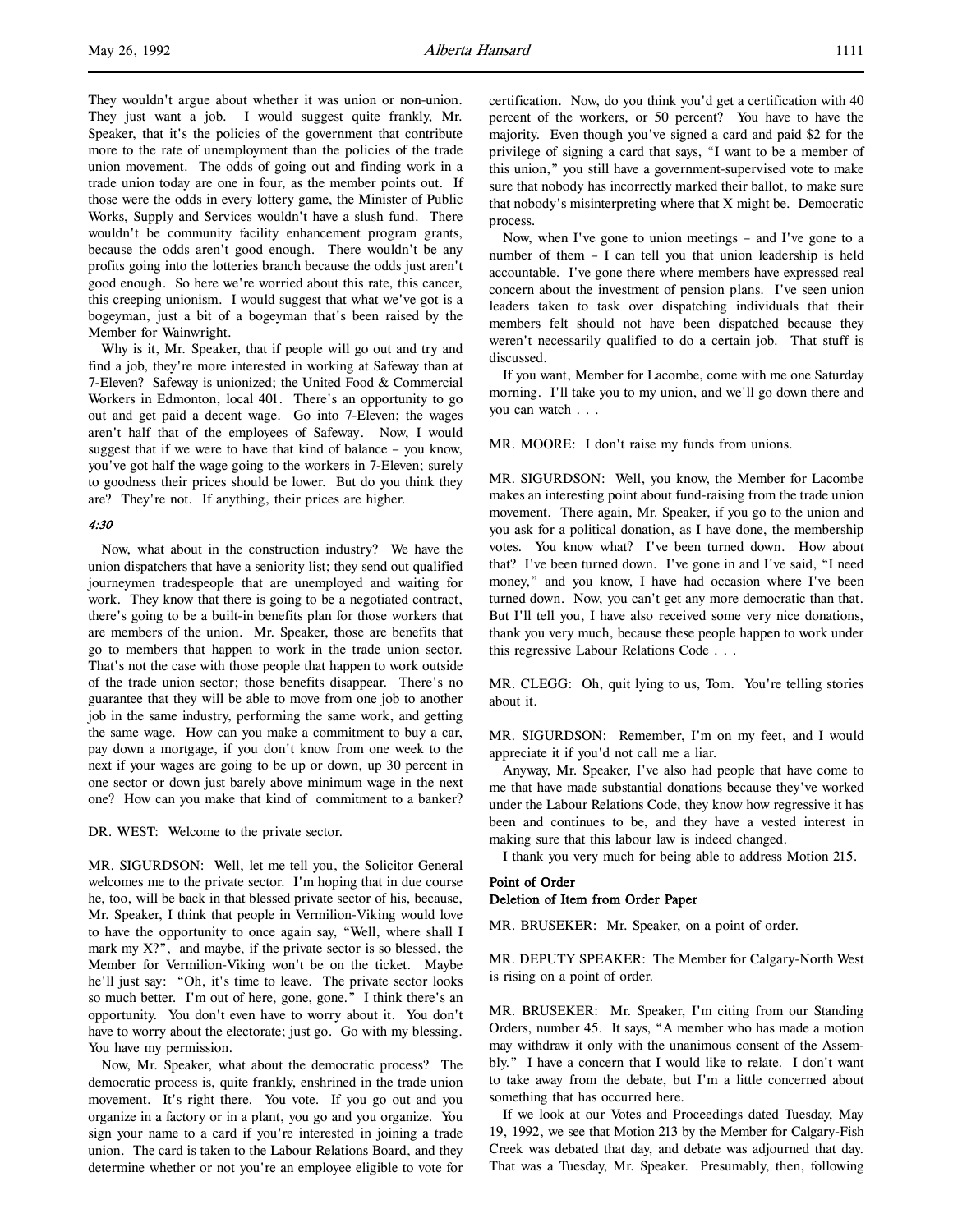213 comes 214, which was a motion the Member for Cardston had on the Order Paper. Yet when we get to the Order Paper for Thursday, May 21, two days later, Motion 214 has disappeared from our Order Paper. I would draw the Speaker's attention to Beauchesne 371. My concern is highlighted in Beauchesne 371, and I would like to read from that particular citation. It says:

The paper known as Order Paper and Notices, is the official agenda printed on the responsibility of the Clerk of the House, containing all the proposed questions set out in accordance with the Standing Orders. All the proposed proceedings of the House are recorded in abbreviated form in that paper.

This is the crucial part, Mr. Speaker. It says:

To add to, or to suppress from it, any proposal which the House has ordered would constitute a serious infringement on the privileges of the House of Commons.

Mr. Speaker, Motion 214 has been on the Order Paper for a number of weeks. For some reason, between Tuesday, May 19, and Thursday, May 21, Motion 214 has disappeared from our Order Paper. I'm not trying to detract from today's motion, but it seems that something has seriously gone wrong, and I would ask that you rule on what's happened here.

MR. DEPUTY SPEAKER: Order please. The Chair appreciates the point raised by the hon. Member for Calgary-North West, but the Chair is unable to accede to his request that there be a ruling made at this time, because the Chair is as equally mystified as he is as to what has happened in the record, so it'll have to be checked. The member's point will be taken.

# Debate Continued

MR. DEPUTY SPEAKER: The hon. Member for Lacombe.

MR. MOORE: I listened for the last half hour, Mr. Speaker, to the Member for Edmonton-Belmont. I couldn't gather what motion he was speaking to. For a half hour I listened to negotiation and wage increases and the negotiating process of unions. I don't see a thing in this motion that relates to negotiations. It's the right to work, it's the process of getting into the labour force, not the negotiation process that goes on between unions and employers. We got a lesson in how unions work. Well, that's all right. That's good, but it doesn't have any bearing on the motion. You know, Mr. Speaker, I wanted to get up on a point of order and cut him off, but the boy was having his fun at it, and I guess that's all he knew. He didn't know what the motion was, and I didn't want to destroy his train of thought. He might have been at a loss.

### 4:40

There are some things he brought up that I'll deal with in a moment, but I want to talk just for a moment on government and the labour laws. Our labour law needs some upgrading. There are many areas in that which we should upgrade. Labour laws are there to provide an equitable opportunity for the labour force and management to operate to the benefit of society and themselves. Under the present setup there are some segments of society it doesn't treat fairly, and this motion deals with that segment. The government this year will spend in economic development \$94 million, \$94 million that we're putting out there to provide job opportunities, an atmosphere here, a climate for private industry to work in the labour force. There would be jobs and people would be able to pay their bills and pay their mortgages. The economic development is there; we're spending \$94 million. But here we tolerate a situation where after we create this climate, create these jobs and bring these businesses here, we do not give total freedom to our workers to participate in the situation that we have created. I say we should correct that area.

There are four segments in the labour area, if you want to call it labour. There's management, unions, the work force, and the general public. All four need to be protected; all four need to have fair opportunity. Management needs to have a work force, and the work force has to be working for management to exist. If they aren't working and aren't there in the workplace, management isn't going to gain too much.

Unions. Unions need to exist. I've been around longer than that Member for Edmonton-Belmont. He doesn't know what he's talking about in many cases when he's talked. I'm going to go back to what he didn't know because he wasn't born. Back when unions came into being, we needed unions, I'll tell you. I've seen myself working at 2 o'clock in the morning in a store on Sunday morning because there were no labour laws. You didn't have a 40-hour week then. You held on to your job because you wanted the job, and you bloody well worked. There's no question about it; we needed unions. They came in and they brought in good labour legislation. They played their role. They developed it, and we have that legislation that protects the workers. The hours of work, the holidays, the fringe benefits: they're all there, which labour unions brought around, so they played an important role.

However, just like anything else, power corrupts. Total power totally corrupts, and that's just what we have with the unions today. They've got total power, to where they're going against the workers they say they represent. I'm surprised to see the socialists across there always saying, "We're with the worker," yet they say it's a right of the union to not give a job to a man who's standing there, qualified, at the door of that workplace saying, "I want to work." The employer says, "You've got a job," and the union says, "No, you can't go in." That's on the side of the worker, really there.

I say that the socialists are on the side of the unions, because the unions know who fuels their chests. They know it. They don't have to look any further than their bank accounts to know where their money is coming from. So they're on the side of the unions, not on the side of the worker. Let's clarify that right now. The worker is what this government's out there for, and that's who we're speaking for today, on behalf of the worker, to give him a chance to go out there and earn a living, to pay his bills, to educate his children, and to pay his mortgage. No, we don't want him to take his money and give it for union dues and have them say: "You're at the bottom of the list. You haven't got seniority, so sit there." No, we don't want that. This government doesn't want that. The Member for Wainwright doesn't want it. He came here and said: "It's the freedom to choose to work when I want to work, and if there's a job there, to work. Don't put the roadblocks there."

I don't think that when the hon. minister of economic development spends \$94 million, he intends that to go to holding people up from getting jobs. He wanted to create jobs; he wanted people to work. Can we tolerate that here? I can't understand. I wonder – I'm trying to find Edmonton-Belmont. I'd better put my glasses on. I think he would be here. He must be here somewhere. I'm not saying he isn't. He must here, Mr. Speaker, somewhere.

Anyway, that's the unions. We need unions. They negotiate, and they negotiate well. They're very experienced at it, and that's fine. They get the wages. The Member for Edmonton-Belmont said, yeah, they do a good job. He spent a half hour telling how they did a good job, but he didn't talk about the motion. He didn't talk about that. He kept knocking the Member for Wainwright for being on the side of the worker. I'm over here protecting the unions, he said. We heard it. All we've got to do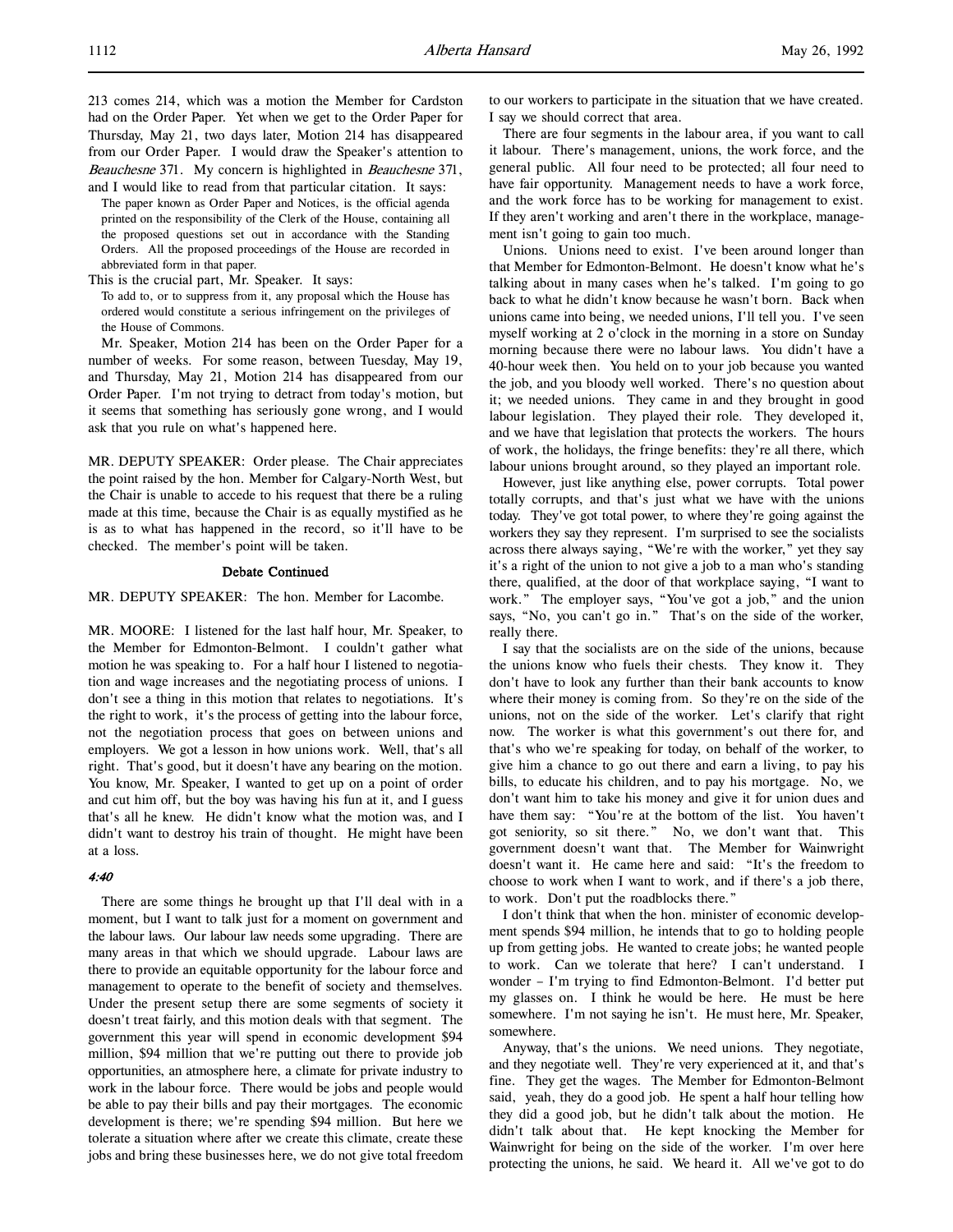is read Hansard. I hope all the workers in the country read Hansard and hear how it is. The Member for Wainwright just wanted to give the little worker a chance to pay the bills for his family. That's all he asked.

Now, we talk about fairness in the workplace. Well, let's talk about fairness. We have workers. We have an employer. He has a job for a man to work. We have a young fellow that comes along, he goes in, and he hires him. The young fellow does a terrific job; he does exactly what the employer wanted. The young fellow likes to work, but then we run into a certain thing called closed shop. Usually after 30 days, I think it is, in most union contracts, closed shop comes into play. At the end of 30 days the worker must choose to pay his union dues and join the union or he must quit the job he likes or the employer must terminate him, an employee that's doing a wonderful job for him. He wants him, but he must be terminated because he didn't want to give his union dues to the union. Is that fair? I ask you, Mr. Speaker. I wonder where the Member for Edmonton-Belmont is on that question.

Another thing that bothers me on fairness: where's the Human Rights Commission? This is a blatant violation of human rights, but do you see the Human Rights Commission come in there? No; they're afraid of the unions. I don't know whether the unions are paying his bills or not either, but I begin to wonder. I begin to wonder. No, not a whimper out of the Human Rights Commission. They're going to get a new man at the head. Hopefully, he will look at this blatant violation of human rights on closed shop.

AN HON. MEMBER: More women. Don't forget the women; more women.

MR. MOORE: Yeah, that's right. More women in the workplace. They get stopped, too, on closed shop. They don't want to pay their union dues.

We'll talk about a few things that I heard from the Member for Edmonton-Belmont. He talked about World War II. What in the world does he know about World War II? He says World War II was fought by Canadians for a good cause. He's right there. He went to school. I think he was a schoolteacher; I think that was his background. He learned that. But he said – he was relating to compulsory da-da-da. He said there were some union people there, but what he forgot to say was that one out of every 10 Canadians went over there and fought in World War II, but they were volunteers. It wasn't compulsory. They dragged a few in kicking and screaming, then called conscripts, but those were volunteers. It wasn't compulsory. We're talking about a compulsory volunteer. Then he kind of related that in as if the unions weren't da-da-da-da. Well, they aren't. They went over there to volunteer as Canadians, and I'm proud of them too. Nobody looked at whether they were union or not, but it certainly wasn't compulsory. I was there, and we were all volunteers until the conscripts came. I was in the navy, and we never had any conscripts there, thank the Lord.

Then he went on. He talked about Syncrude. They got a wage increase, and thank the Lord they did. They probably deserved it. I'm not here to argue it. The Member for Wainwright isn't arguing that. They negotiated it fair and square. They got their increase. Then he says that the cost of production has gone down; it doesn't reflect that wage increase. That sounds nice to the uninformed, but everyone around this place knows that technology is advancing. Technology is what brought the cost of production down, not the increase in wages or decrease in wages. It was the advances in technology. If you go back to when Syncrude started, it was prohibitive per barrel, but gradually it has come down, year by year by year, because of the efficiencies brought into this system and new technologies being applied every day in the oil industry. Do not give us the idea that it went down because as people got paid more, the price of production came down. That had no relationship whatsoever to do with it. But the Member for Edmonton-Belmont sounded good over there until you started to look underneath the surface of what he was saying.

#### 4:50

I want to talk about fairness again. If you're an organization and you're charging dues, in all fairness to everybody you should collect your own dues. This is something that's wrong with our labour Act. Our labour Act forces management to collect the dues for the union. I'm talking about fairness now. Is there any fairness in that? Absolutely not.

Let's look at the compulsory part. We talk about compulsory membership and volunteers. If the union were so good and provided such great assistance to the worker, they would never have to have that compulsory element. If they were good, the worker would buy it. They wouldn't have to have the compulsory element, and that is a fact of life.

MR. JONSON: We should pay taxes, too, that way.

MR. MOORE: Hon. Member for Ponoka, I'm just verifying that. That's a fact of life.

If they were so good, you wouldn't need compulsory, but we have compulsory, so there must be something wrong. Let's talk about that. We don't have to go to compulsory in politics because the Progressive Conservatives are so good that everybody will come here; we've got the majority in the House that proves it. If we go on the union theory, we'd make it compulsory, while we're government, for everybody to belong to the Progressive Conservative Party. We don't have to, because we provide the framework and the progressive legislation that people want in this province, and they support it. We don't need compulsory.

Let's look at compulsory, and let's go a little further on the socialists over there. Let's look at Russia. You noticed compulsory membership, just like in the union. Russia had compulsory under Communism. You only had one party. You had to belong to the one party, or you didn't function in Russia outside of Siberia. But as soon as you gave freedom of choice to the individual, you saw what they had to sell. That's what the unions are afraid of. If you were to take compulsory away and give the freedom of choice to the worker, the unions know the real value of themselves. They know the real value of their programs. They know exactly what the worker would do. Then they say, "Well, the worker wouldn't last long." Are they insulting the intelligence of the worker, that only the union knows what's good for them? I believe that if we give them the right to work, they'll make the right choices. I'm all for workers. This government's all for workers. The Member for Wainwright is all for workers, or he wouldn't have brought this motion forward.

When we think of unions, we think of the young worker when he leaves school and we think of the jobs. He has to belong to a union before he can go for a job. He isn't given the choice to go to any job he wants. He has to pick. If he wants to go without joining the union, he's got to go to a nonunion job. But if we bring in the education system, we should leave the whole spectrum of opportunity out there for that young person that leaves our education system.

I can only relate to Union Carbide and Alberta Gas Ethylene and those plants in the petrochemical industry in my own constituency. I've had young people come to me that came out of high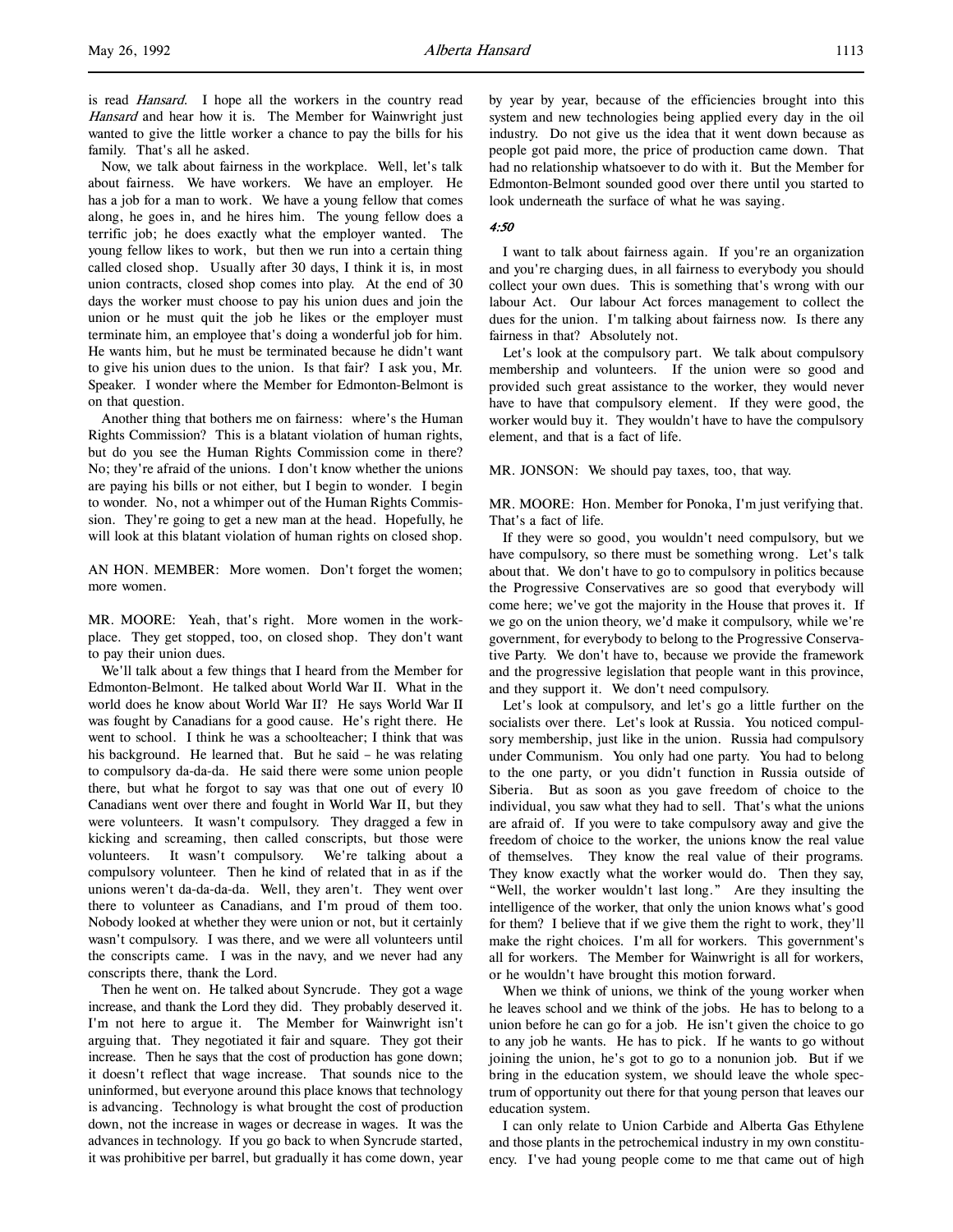school, went down to get work there. They're union shops. They said, "Hey, you can't get a job here unless you join the union." "Well, how do I join the union?" Now, this is true, Mr. Speaker, as they came to my desk after this little episode. Two of them went down to Calgary, paid their dues, and if I remember rightly, it was \$269 or something they had to pay over there. They'd just come out of high school; their fathers paid it for them. But that's all right; they paid it. They came back waving their union cards, slipped down there to the Joffre area, where they said, "Oh, yeah; we'll put you on the list." "Well, when can we go to work?" They said: "Well, you aren't going to work. You're the bottom of the list. Seniority comes in there."

Now, they weren't forthright with their information. They took the union dues; this is compulsory, you know. So they went down to get to work, and now they've got to wait for seniority. And you know what happened? They never did get a job down there in the five years of construction because Ontario and all those seniority jobs came in and took them. Is that what we've got economic development for here in Alberta, to provide jobs for socialist Ontario? No way. We can't have that, but that's what's happening with the unions. The jobs were open; they had the seniority and they came in. It all sounds very nice. Compulsory. Join the union. Have a job. Live forever. Yeah, I can tell you, live forever. A great way to live.

What about the poor welfare recipient that we're trying to create work for? The Member for Wainwright knows these people. The unemployed: how can they afford to go down and pay those dues? So by saying, "You've got to join the union to get that job that's in your community . . ." When you have a job in Wainwright – I know the Member for Wainwright says that a welfare recipient and unemployed who's willing to work, wanting to better himself, can't do it, because it's compulsory. The job's there – it's there – but he can't take advantage of it. He never will get himself off welfare and unemployment with the union. There is no way he can do it. Yet the socialists are on the side of the worker, the disadvantaged – the champion.

Edmonton-Belmont: I am surprised. He is on the side of the unemployed, he's on the side of the welfare, he's on the side of the union, but they aren't very compatible, not very compatible. I think it's all about getting deals with the socialists. They're on the side of the union; they know who pays their bills. They know who pays their bills; that's all I'll say. They're quite aware of that, but they aren't on the side of the poor worker out there, or they'd be on the side of this motion today.

I ask everybody in this House to do the responsible thing and support this motion by the Member for Wainwright. It's long overdue, it's on the side of the worker, and it's putting the union back in the place where it should be: negotiate the contracts, but get out of controlling the lives of the worker. The worker is number one, and the Member for Wainwright has outlined that very clearly.

MR. DEPUTY SPEAKER: The hon. Member for Calgary-North West.

MR. BRUSEKER: Thank you, Mr. Speaker. The Member for Wainwright started out his talk with a couple of phrases. I thought, gee, that's a pretty good beginning. He talked about freedom and tolerance, and I thought, well, that seems pretty reasonable, and then he went off the deep end, unfortunately. The comments that the member made with respect to labour unions being a cancer: I was rather appalled that he would use that kind of a term. I guess he has that feeling, then, about the workers themselves that are involved in labour unions. I guess he

feels they must be cancerous too. Yet I did, unfortunately, listen to the speech, and you read it very well. I wish that it had been written a little bit better, however.

The member did talk about some things that I think are a concern. I think it's important to get some labour concepts on the board, and I think it's important to talk about labour issues. So from the point of view that we're talking about labour issues, I think the member deserves a small compliment for bringing labour issues to the fore. The particular motion, though, I don't think is really very practical. I want to perhaps give him an analogy that he might understand, because as I read the motion, where he talks about "right to work as he or she chooses by endorsing a policy . . . to work with or without joining a union," I guess what the member envisions is that you could have two people working side by side, one who was a member of the union and one who wasn't a member of the union.

## 5:00

But you know what would happen is that the person who chose not to be a member of the union would probably say, "Well, I want the same salary and I want the same benefits and I want the same privileges." It's kind of like two people driving down the road and one's got car insurance and the other doesn't. They both get into an accident, and the guy says: "I chose not to have car insurance, but I still want to have the same coverage. I still want to have the same insurance that this other guy has because, you know, that looks pretty good." Well, it doesn't work that way. Paying your union dues allows you certain benefits and certain privileges. Just like if you pay your car insurance or your home insurance, it allows you certain benefits. If you don't pay the wage, you don't get the benefit. I'm sure the member can understand that. You don't pay it; you don't get it.

To suggest that this motion is in fact a benefit to the worker – I find that hard to believe. I don't know that it's going to support the individual worker. We do have legislation in this province that says that if a group of employees at a particular location choose to become unionized, they can do so. If they choose to become deunionized, they can do so. That is there within our current labour practice, and I think that's a reasonable sort of approach. The workers choose, "Do we want to be in a union?" If they want to, they can do that. If they don't want to, they can collectively get out of it. Nothing wrong with that. But to have something side by side that says everybody's got to have freedom to choose within one particular location I don't think would work.

The member, I know, made reference to the ATA and made comments that the ATA is preventing teachers from being hired. I find that an absolutely incredible statement, that he would state that teachers are not getting jobs because of the ATA. That doesn't make any sense, quite frankly. Then he goes on to talk about the nurses not getting jobs because of their unions. It doesn't make any sense. I fail to see how having a union prevents people from working. Those comments that the member makes, quite honestly, are illogical and irrational.

It is important that we recognize our labour force. There's no doubt about the fact that the future prosperity of this province, of this nation – in fact, I would say any nation – is going to be largely based upon the strength of the labour force. You need to ensure that the places they have to work are safe, and I think there's no doubt that we need to ensure that members that are in the labour force can go to work, earn the wage that's been agreed upon. Whether it's agreed upon in or outside of a union, quite honestly, Mr. Speaker, I think is irrelevant. It is important that people who agree to work for a set wage get paid that wage at the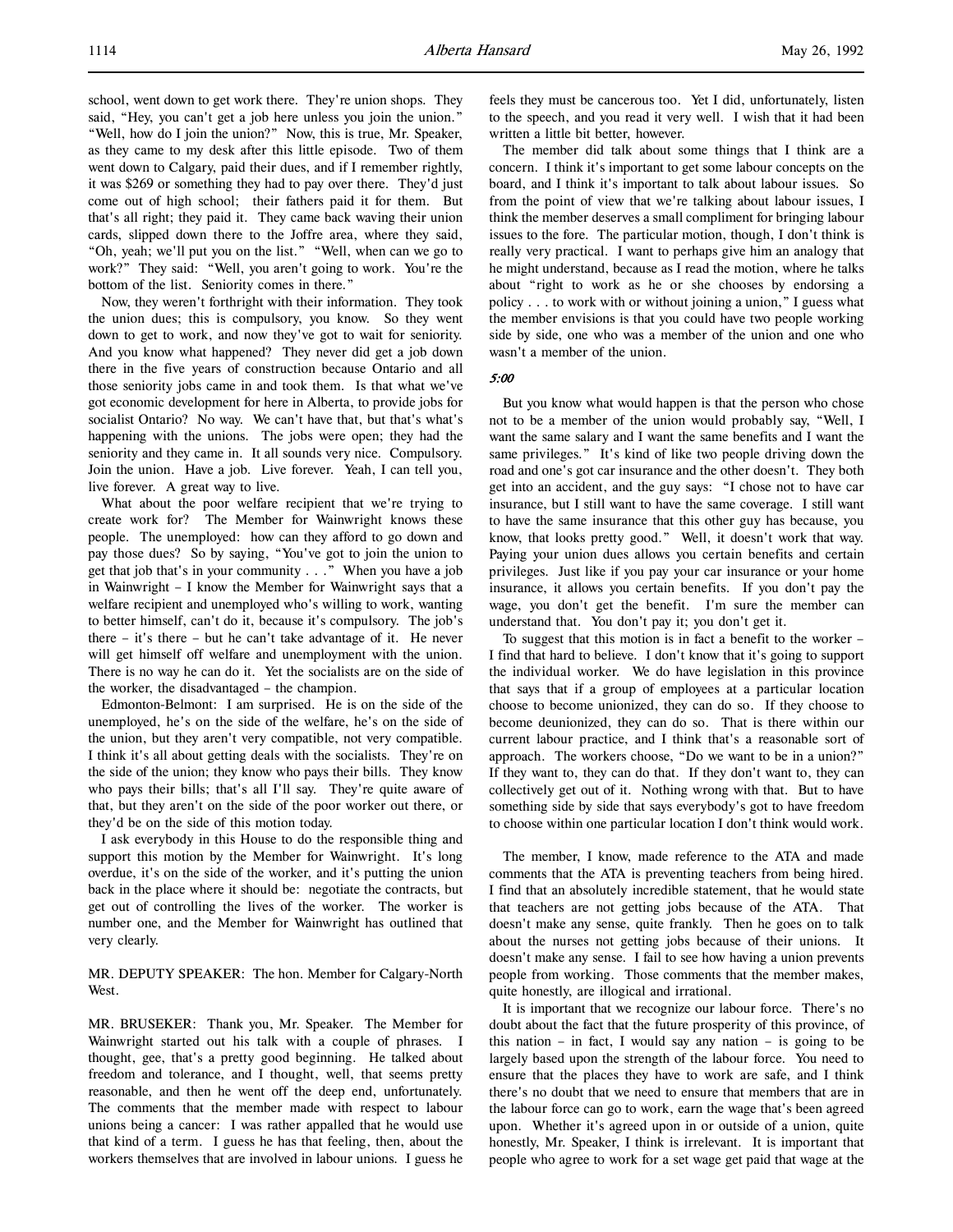end of the week or the end of the month or whatever they have negotiated.

We have to be competitive; there's no doubt about that. This member would have us believe that freedom to choose – I guess that's what we can call this motion in short – is going to help make us competitive. Well, I fail to see how that in fact is going to be the case. I think what we need to do to ensure that our members in our work force become competitive, Mr. Speaker, is that we have to ensure that our work force members have a solid background, a solid education that is continuously upgraded. I'm sure it will come as no surprise to members of this Legislature that I believe very strongly in education. This particular motion doesn't deal with that. It simply says you can opt in; you can opt out. It doesn't say anything about training. It doesn't say anything about upgrading. It doesn't say anything about education. The marketplace – whichever marketplace you're talking about, whether it's agriculture, whether it's manufacturing – is continually changing, continually upgrading, continually, in a lot of ways, becoming much more complex. Simply allowing people to choose one way or another doesn't do anything to make them more competitive. It doesn't address the need for education. It doesn't address the need for continual upgrading and improvement in training and so by itself I'm afraid is very short-sighted.

I would support a motion that talked about some other things in terms of freedom to choose; you know, something along the line of increasing worker flexibility in terms of job sharing. I think there's a concept, Mr. Speaker. We see a lot of people saying, "Well, I want to work," but for whatever reasons, perhaps family reasons, they can't work full-time or always a day shift or something like that. Simply choosing a union or not isn't going to help them solve that problem. Maybe they can only work afternoons; maybe they can only work mornings; maybe they can only work an evening shift. I think this problem is particularly of concern for women, because if the truth be known, most often it's the women that have to look after the children that are in a family and face the problem in terms of getting into the workplace. We see nothing here that talks about helping out those people who are having difficulty finding jobs because of their particular family situations.

Mr. Speaker, this country, in fact this continent, is built upon immigrants. It's built upon new people coming to this country. In fact, all we have to do is look around this Legislature and look at the names of the members. We see people coming from all kinds of backgrounds. We see Ukrainians; we see Russians; we see native people; we see Scots, Czechs, Dutch. Pick a country, and they're probably represented here. Yet one of the biggest problems we have is new Canadians coming to this province, trying to find employment, and having difficulty finding employment, not because of union or nonunion, but having difficulty because the education they got somewhere else maybe doesn't apply in this particular area. We see difficulties within the Department of Labour, where we know there's a report that still hasn't come forward that says how we're going to resolve this issue. There's a concern that's a labour issue that should be discussed, that should be on the Order Paper, but unfortunately we don't see it. This motion doesn't deal with that either.

Mr. Speaker, I talked about standards, and I want to talk about the ATA, the Alberta Teachers' Association, because that is kind of a unique union. It has kind of two sides to it. It has, on one hand, I guess the labour union side that does the negotiations, benefits packages, the whole area in that particular field. But it also has another side, a professional side that deals with standards. In fact, you may remember this particular government introduced the Council on Alberta Teaching Standards, called COATS for

short, which deals exactly with that issue. It says that we need to make sure that our teachers are working in safe conditions, that our students, our young people are in safe conditions, that the curriculum which is being delivered is a standard curriculum that is met across this province, that teachers have the materials to work with. Standards are something that have come out of the teaching profession.

Now, I have to ask the question of myself: if I were not involved with the ATA, or if there was no ATA and everybody was off doing their own thing, who's to say that the education you got, perhaps in downtown Calgary in an inner-city school, might be the same as what you might get in Drumheller? Perhaps Drumheller has got a superior school. I wager the Deputy Speaker may know something of that. There are some fine schools in Drumheller. Or perhaps you might go out to Banff and find some difficulty over there. Well, one of the advantages of the ATA: it's the Alberta – the Alberta – Teachers' Association. It covers the entire province – north, south, east, west – and says, "We need to ensure that we have some uniform standards, some continuity, so that if we have a student who leaves grade 7 from Hinton and moves to downtown Edmonton, that kid's going to find himself taking the same material. He's not going to find a brand-new, different curriculum."

The Member for Stony Plain reminded me about professional standards, professional development of the teachers themselves. This applies, I'm certain, to all other unions as well. One of the things that is often supported by the association – it says: "We want our teachers to be current. When the government introduces a new curriculum for whatever reason, we want to make sure that those teachers are developed and prepared so that when they get ready to go back to the classroom the next fall, they know what it is that is being expected of them, we know what the materials are that are going to be worked with, and we know that we're going to get, again, that standard product, that standard education, as best we can, of course, with all of the variables involved being delivered in all of the different schools." Mr. Speaker, if you didn't have the Alberta Teachers' Association, many of those things would fall by the boards. Many of the concerns that are addressed by the Council on Alberta Teaching Standards, COATS, are not going to be resolved, and you're going to see difficulties in education. Everybody loves to complain about our education system. You see concerns in the newspaper all the time. It can be improved. I think everyone in this Legislature will agree. There are always improvements that can be made. We need to strive to improve that product and improve the standard and raise it ever higher.

I know that's what the Minister of Education works for all the time. He wants the students that leave our education system at the end of grade 12 to be the best prepared that they can be. Part of that comes with standards, and part of those standards, Mr. Speaker, are set through, lo and behold, something that looks like a union called the Alberta Teachers' Association. So how we can say that a teacher in one classroom can be a member of the ATA and the next one not and the one down the road maybe chooses a different association all together – I find it difficult to accept.

## 5:10

Mr. Speaker, the members have talked about the marketplace and said, "Well, we should negotiate salaries, we should negotiate prices, and we should negotiate benefits," and they're suggesting all of this should happen on an individual basis, I guess. I'm going to go back to the teachers once again for a moment, because there are 30,000 practising teachers in the province of Alberta. Now, if we have 30,000 individuals going to their collective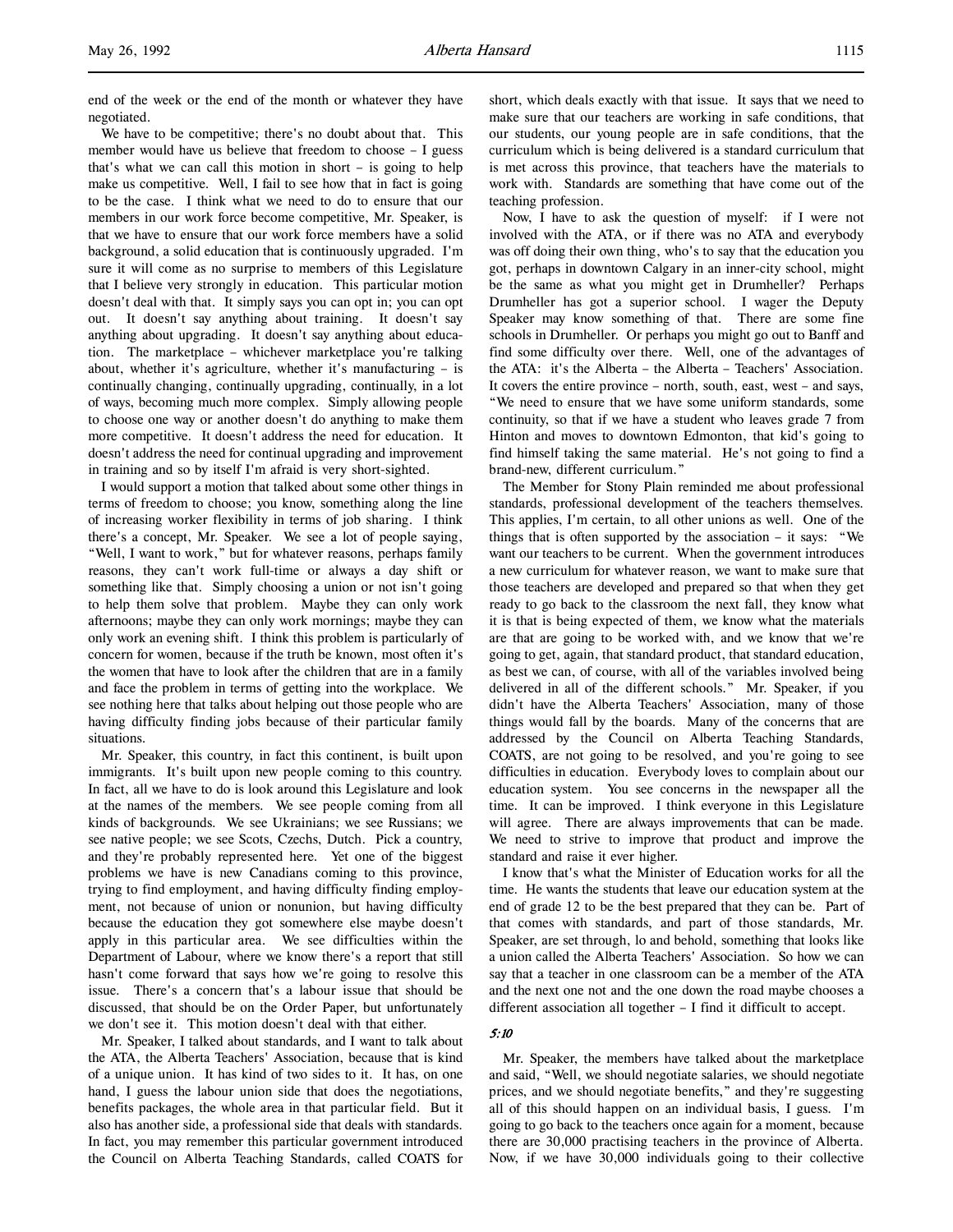school board and saying, "Well, I'm here to negotiate my salary today," we'd never get anywhere. How do all of the school boards in the province of Alberta sit down and negotiate with 30,000 teachers? It just doesn't work.

# Point of Order Relevance

MR. FISCHER: Mr. Speaker, a point of order.

MR. DEPUTY SPEAKER: The hon. Member for Wainwright's rising on a point of order.

MR. FISCHER: Mr. Speaker, the motion is the right to choose whether or not you would like to be a member of a union. It's not on the ATA. Please call the member back to order. [interjections]

MR. DEPUTY SPEAKER: Order please. The Chair understood that the hon. Member for Calgary-North West was using the ATA as an example of how the member's motion might apply if the results of his motion carry.

MR. BRUSEKER: Thank you, Mr. Speaker . . .

Point of Order Imputing Motives

MR. FISCHER: A point of order, Mr. Speaker.

MR. DEPUTY SPEAKER: The hon. member is rising on another point of order?

SOME HON. MEMBERS: Citation.

MR. FISCHER: In  $23(i)$ . The motion is – and I was supporting unions. I was supporting . . .

MR. DEPUTY SPEAKER: Order please. [interjections] Order please. The Chair believes the hon. Member for Wainwright's questioning the ruling of the Chair, and that's not allowed.

# Debate Continued

MR. DEPUTY SPEAKER: The hon. Member for Calgary-North **West** 

MR. BRUSEKER: Thank you, Mr. Speaker. I did use the ATA as an example, exactly as you suggested, and I used it because the hon. member in his opening speech used the ATA as an example of a union. It seemed appropriate, given his comments, to use it as a union.

I do want to make a couple of other comments about workers and right to choose. You know, we recently had a piece of legislation dealing with apprenticeship and industry training in this Legislature, but when you look back on that piece of legislation, the people who were active in that were, first of all, of course the government. We had the employers involved from a variety of different sectors, and we also had, lo and behold, unions once again involved. These three parties worked together, first of all, to develop the legislation, and now, of course, we see the continuing relationship between those choosing to work together to produce a set of regulations.

Mr. Speaker, the comments about freedom to choose I guess suggest that things are going to be better by allowing individuals working side by side to choose yea or nay. There's a term that I'm sure the hon. member's heard before called "teamwork," and very often when you get two or three or half a dozen people

working together, the strength of a team, in fact, can help solve a problem and can create a creative solution that you wouldn't have achieved by somebody working off by themselves here and there and getting a whole variety of different situations.

Mr. Speaker, I talked about changes in technical requirements, I guess is the way to describe it, on both the national and the international levels. One of the advantages of having a group is that you get people who work together and say, "Well, let's work together to improve the quality of our workplace," whatever that workplace is. Now, just imagine the situation where things continue to change, and somebody says: "I'm going to opt out. I'm going to choose not to belong." What are the chances that that individual is going to be carried along by the rest who've said, "Yes, we believe that continual upgrading, the ongoing education, is necessary, is critical." That person's going to be left behind, and pretty soon what that person's probably done is elected to choose not to be employed, because the end result will be that unless that person is really committed to continue personal education and upgrading, pretty soon that individual is going to find himself behind the eight ball in terms of being ready to really partake in the workplace. So by saying freedom to choose, he's really opted himself out of a position. Is that really what we want to do to those people?

Mr. Speaker, safety standards are a concern that I have raised in the Legislature before. It's something that needs to be agreed upon by government. It needs to be agreed upon by employers and employees together. You cannot leave this to individuals. If you allow individuals to choose and say, "Well, my standard is here," and somebody else says, "My standard is down here," the end result is that you're going to see people getting hurt. I don't think anybody over there wants that, but that's what freedom to choose could lead to. I don't think anybody wants to suggest that that should be the case.

The employment standards, Mr. Speaker. I'm not about to stand here and say that our employment standards legislation is the best in the west or the best anywhere, for that matter. But there are some things that are in there that I think are worth while. It says that workers should get paid for the work they do. I think that's absolutely essential. It says that the workers cannot be fired without just cause. You have to have just cause before you can send someone out the door.

Mr. Speaker, sometimes you get some workers who maybe choose not to be part of a union, and you get an employer who says, "Well, I'm not going to follow the rules either, and I'm going to turf the guy out." Who's going to go to bat for that person, that worker? Sometimes you have some real problems that can be solved when you get some help from others.

I do agree with one comment the member made, though. I think we have a problem with too many labour confrontations. There have been too many strikes, and I agree that people generally don't benefit from strikes. I've seen some of them in the workplace. I've been involved in one, unfortunately. It was a learning experience, I must say, but it was not a pleasant experience. Certainly I hope not to see that happen again. I do agree that we have to have mechanisms that work for the best interests of the employee, for the employer, and also for the public that is being served by whatever labour union or work force is being involved. I think we do need to promote that development of a better attitude, a nonconfrontational attitude. I think both parties are going to feel more comfortable. Both parties are going to feel less threatened. This particular motion, Mr. Speaker, does not deal with that. We need to concern ourselves with absenteeism, we need to concern ourselves with labour strife, and that's not addressed in this particular motion.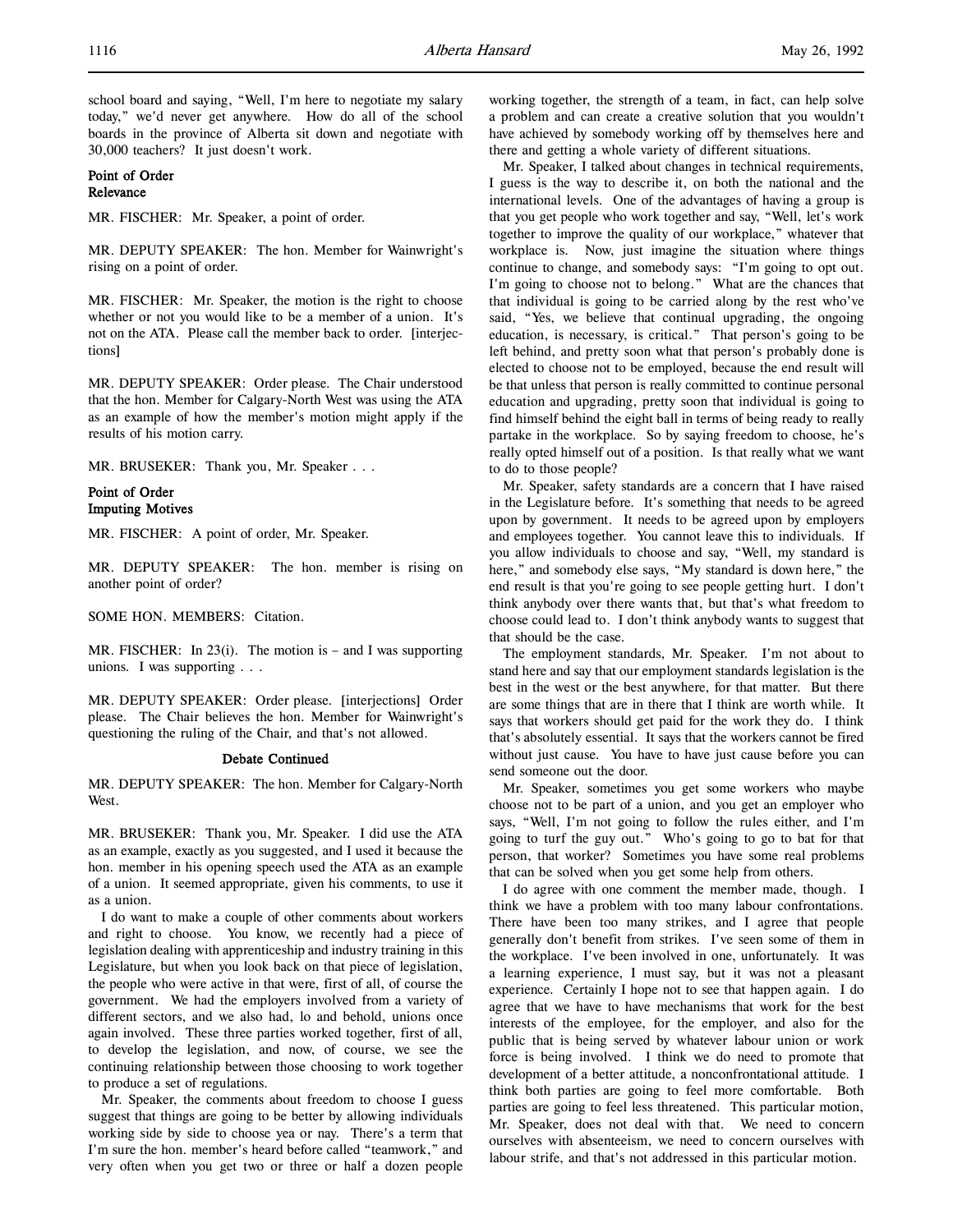whole. Thank you, Mr. Speaker.

# Point of Order Deletion of Item from Order Paper

MR. DEPUTY SPEAKER: Order please. Before recognizing the next speaker, the Chair would like to rule on the point of order raised by the hon. Member for Calgary-North West. Standing Order 45 says that where a member has moved a motion, it can't be withdrawn without unanimous consent. It's a long-held tradition of this Assembly that until the motion is moved, the House has no property in it, and the practice followed by the hon. Member for Cardston in writing to the Clerk to have it removed from the Order Paper is in order. That is what the hon. member did, and that's the explanation of why it disappeared from the Order Paper. There's no point of order.

worker, the company, the employee, and our economy as a

MR. BRUSEKER: Mr. Speaker, on that. It says "made a motion," not necessarily moved a motion. I would also just draw your . . .

AN HON. MEMBER: He's made a ruling.

MR. BRUSEKER: Well, I'm questioning it under 13(2), for the motion, for which also I did quote another section, which was 371. I quote once again:

To add to, or suppress from it, any proposal which the House has ordered would constitute a serious infringement on the privileges of the House of Commons.

MR. DEPUTY SPEAKER: Well, I'm sure the hon. member does not wish to debate with the Chair, but Standing Order 45 says, "A member who has made a motion may . . ." In this case, the hon. member had not made a motion. It was on the Order Paper, but until the hon. member moves it in the House, it has not been moved. Therefore, the Assembly has no property in it, and that's why the hon. member has the right to request its removal, which he did.

# Debate Continued

MR. DEPUTY SPEAKER: The hon. Member for Little Bow.

MR. McFARLAND: Mr. Speaker, it's a pleasure for me to rise to debate Motion 215 today. I would like to congratulate the Member for Wainwright for bringing forward this motion.

# [Mr. Speaker in the Chair]

I also support the individual rights of people to choose whether or not they belong to a labour union. I certainly believe that no job should ever be denied a legitimately qualified worker because of his union affiliation or lack thereof. I believe the people in my constituency of Little Bow concur with that. As such, I endorse the motion, which acknowledges the workers' right to decide for themselves. Adopting Motion 215, Mr. Speaker, would maximize the workers' control over their own conditions of employment. The workers will have the ability to choose union membership if they feel it's in their best interests. They also have the choice to pursue other settlement mechanisms.

# 5:20

Current labour/management systems encourage confrontation, and I believe truly that this results and has resulted in the past number of years in bad feelings, low morale, and a loss of productivity. For example, in negotiations today parties are encouraged to start out with unreasonable negotiation positions. The employer and the employees become outraged at the unreasonable offers and counteroffers. The clients and the public become disillusioned with the process. When negotiations break down and strikes or lockouts occur, upset only increases, bad feelings are created, and the losers are the employees and the employers.

We certainly feel the results of such actions very deeply in rural Alberta, Mr. Speaker, particularly when we come down to picket lines, because in rural Alberta names and faces are known. These are the same people who volunteer within a community. Pickets or strikes or disruptions of working forces have detrimental effects, especially in the smaller communities. The banker quite often is the local curling club treasurer, and the social studies teacher quite often is the Brownie or Guide leader. The home economist may very well be the person that's instructing sewing classes in the evening. These people are instrumental within the community and have a choice, I feel, to determine whether they belong or don't belong to a union, and I don't think any labour group should take offence to that.

I think that given a fair chance, people would prefer to settle their disagreements in a logical and commonsense manner, and I believe our labour system should encourage this. We need to get back to a system that encourages mutual respect and co-operation. Having sat across from a number of groups on numerous occasions in the negotiation process, I have always been amazed at the integrity that both sides brought to the table, but at the same time, there seemed to be this dictate from on high that wasn't really looking after the best interests of the local people that they represented, and I got strong indications during the course of these negotiations that in fact maybe the true picture was never being taken back to the rank and file. I don't make that as a comment to point fingers, only to show that in some instances those of us who negotiate professionally at a table have been so far and distantly taken apart from the actual people they were representing that they can't relate anymore to the rank and file. I believe that adopting Motion 215 would be a step in the right direction to seeing this type of situation enhanced in the future.

At the same time, Mr. Speaker, when workers and employers recognize that they need each other to get ahead, I would like to see that they take prosperity as a common aim. All too often in the past we've had union groups and ourselves sit down at a table with the idea that we're going to take back as much as we can, put it all in our pockets, and forget the real reason that we're at the table in the first place. We know that there are people today who because of the negotiation process have holidays which in literal terms are deemed to be in their contract but in fact are sick days, and people have taken it upon themselves to take advantage of them whether they're sick or not. They'll take them as sick days merely as a false excuse to go on a holiday and in fact will even go one step further and, rather than scheduling doctors' appointments at another time, after working hours, will take advantage of a contract to see doctors during regular work hours.

I believe that moving on right-to-work legislation would put more power in the hands of the workers and less power in the hands of the union leaders. I believe also that the remarks made by the Member for Wainwright that support voluntary unionism – it would require union bosses to be more up front and more